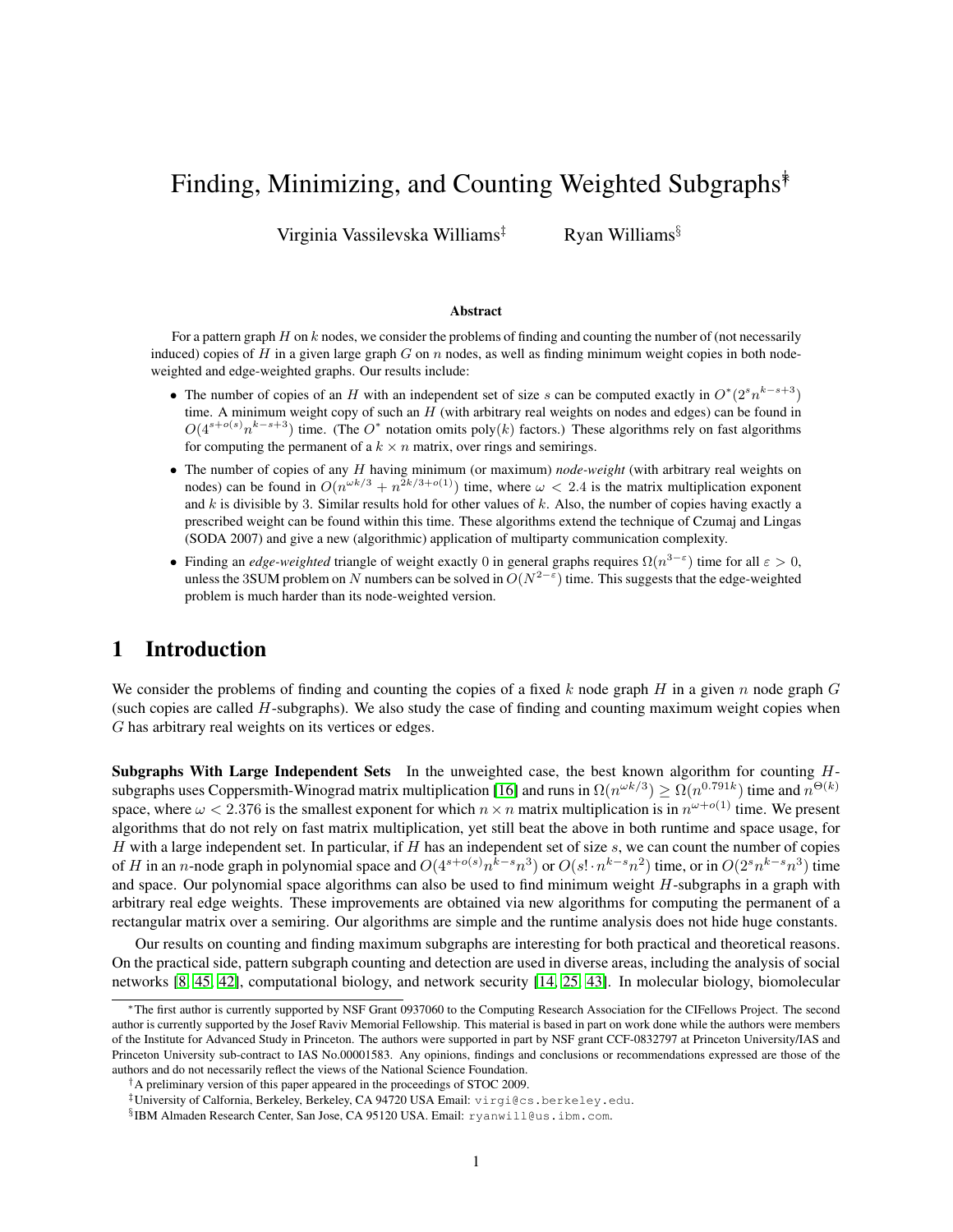networks are compared by identifying so-called *network motifs* [\[33\]](#page-18-2) – connectivity patterns that occur much more frequently than expected in a random graph. Similar techniques are used to detect abnormal patterns in social networks (potential spammers, bots) and undesirable usage patterns in a computer network. Because of the extensive computational overhead of previous exact counting techniques, *approximate* counting based on the color-coding technique [\[4\]](#page-17-2) is typically used for pattern graphs on at least 4 nodes (e.g. [\[1\]](#page-17-3)). Unfortunately, even for approximately counting trees, the current methods are not efficient for patterns with more than 9 nodes. Because some of the pattern graphs have large independent sets, we suspect our methods will be useful in the above settings: for instance, trees with many leaves will be counted fairly quickly.

On the theoretical side, our algorithms are interesting because the problem of counting  $k$ -subgraphs (even  $k$ -paths) is  $\#W[1]$ -complete (whereas approximately counting k-paths is not, cf. [\[2,](#page-17-4) [22,](#page-18-3) [6\]](#page-17-5)). Hence if one could obtain a  $O(n^{\alpha(k)})$  time algorithm for counting for a small enough function  $\alpha$ , the Exponential Time Hypothesis would be false, and many NP problems would have subexponential algorithms. Alon and Gutner [\[2\]](#page-17-4) have proven in a formal sense that the color-coding method cannot hope to do better than  $O(n^{k/2})$  for counting paths exactly. As we obtain  $O(f(k)n^{k/2+c})$  algorithms, our results may be optimal in some sense (although they do not use color-coding).

Node-Weighted Subgraphs Via Matrix Products In the second part of the paper, we give algorithms that apply fast matrix multiplication to find and count weighted H-subgraphs for *general* H. We consider three variants of the problem: finding and counting  $H$ -subgraphs of maximum weight, weight at least  $K$ , and weight exactly  $K$  (for any given weight  $K$ ). Due to its relation to the all pairs shortest paths problem (APSP), the maximum weight version has received much attention (e.g. [\[46,](#page-19-3) [47,](#page-19-4) [19\]](#page-18-4)). The authors have recently shown that APSP and the related maximum weight triangle problem in edge-weighted graphs are equivalent under subcubic reductions [\[48\]](#page-19-5) so that maximum weight triangle has a truly subcubic algorithm if and only if all pairs shortest paths does.

The current best algorithm for *finding* a maximum weight H-subgraph in a *node-weighted* graph is by Czumaj and Lingas [\[19\]](#page-18-4) and runs in  $O(n^{\omega k/3+\varepsilon})$  time for all  $\varepsilon > 0$  (when k is divisible by 3; other cases are similar). We show how to extend their approach to *counting* maximum weight H-subgraphs in the same time. Moreover, we show that the problem of counting the number of H-subgraphs of node weight at least K and even *exactly* K can also be done in the same time. The previous best algorithm for either of these problems is based on the dominance product method [\[46\]](#page-19-3) and has a running time of  $O(n^{\frac{(3+\omega)}{2}\frac{k}{3}})$  (for k divisible by 3). Our algorithms rely on a new  $O(n^{\omega} + n^2 2^{O(\sqrt{\log n}}))$ algorithm for counting the number of triangles of weight  $K$  in a node-weighted graph. In fact, we give two very different algorithms for exact node-weighted triangles: one based on the Czumaj-Lingas approach, and one based on a counterintuitive 3-party communication protocol for the Exactly-W problem.

Hardness Results for Edge-Weighted Subgraphs Finally, we provide theoretical evidence that finding *edge weighted* H-subgraphs faster than in  $O(n^k)$  time will be difficult, for general H in arbitrary weighted graphs. We focus on the problem of finding triangles of weight exactly  $K$  in an edge-weighted graph. Just as the maximum weight triangle problem in edge-weighted graphs, this exact weight triangle problem is not known to have a truly subcubic algorithm, even though there is an extremely simple cubic time algorithm for it. In an attempt to explain this, we relate the exact-weight triangle problem to the  $3SUM$  problem: given a list of  $n$  integers, determine whether there are three of them that sum up to 0. We first prove that unless 3SUM has a truly subquadratic algorithm, a triangle of weight sum K in an edge weighted graph cannot be found in  $O(n^{2.5-\epsilon})$  time for any  $\varepsilon > 0$ . 3SUM is widely believed to require essentially quadratic time (cf. [\[7\]](#page-17-6) for a slight improvement), so our result suggests that the exact triangle problem for edge-weighted graphs is harder than that for node-weighted graphs. Patrascu [\[38\]](#page-19-6) has recently proven a tight result relating 3SUM to a related problem, Convolution–3SUM. We show that using this relationship, our conditional lower bound for exact weighted triangles can be improved optimally, i.e. unless 3SUM has truly subquadratic algorithms, finding a triangle of weight 0 in an edge-weighted graph requires essentally cubic time(!). We also show that subcubic algorithms for edge weighted triangle imply faster-than- $2<sup>n</sup>$  algorithms for multivariate quadratic equations, an important NP-complete problem in cryptography.

Prior Work Besides the references we have already mentioned, the theoretical problems of subgraph finding and counting are discussed in many works, for example [\[27,](#page-18-5) [36,](#page-19-7) [15,](#page-18-6) [30,](#page-18-7) [44\]](#page-19-8). Alon, Yuster and Zwick [\[5\]](#page-17-7) showed that for all  $k \le 7$  the number of k-cycles in an unweighted graph can be computed in  $O(n^{\omega})$  time using fast matrix multiplication. Unfortunately their approach does not seem to generalize for  $k > 7$ . Björklund et al. [\[10\]](#page-17-8) have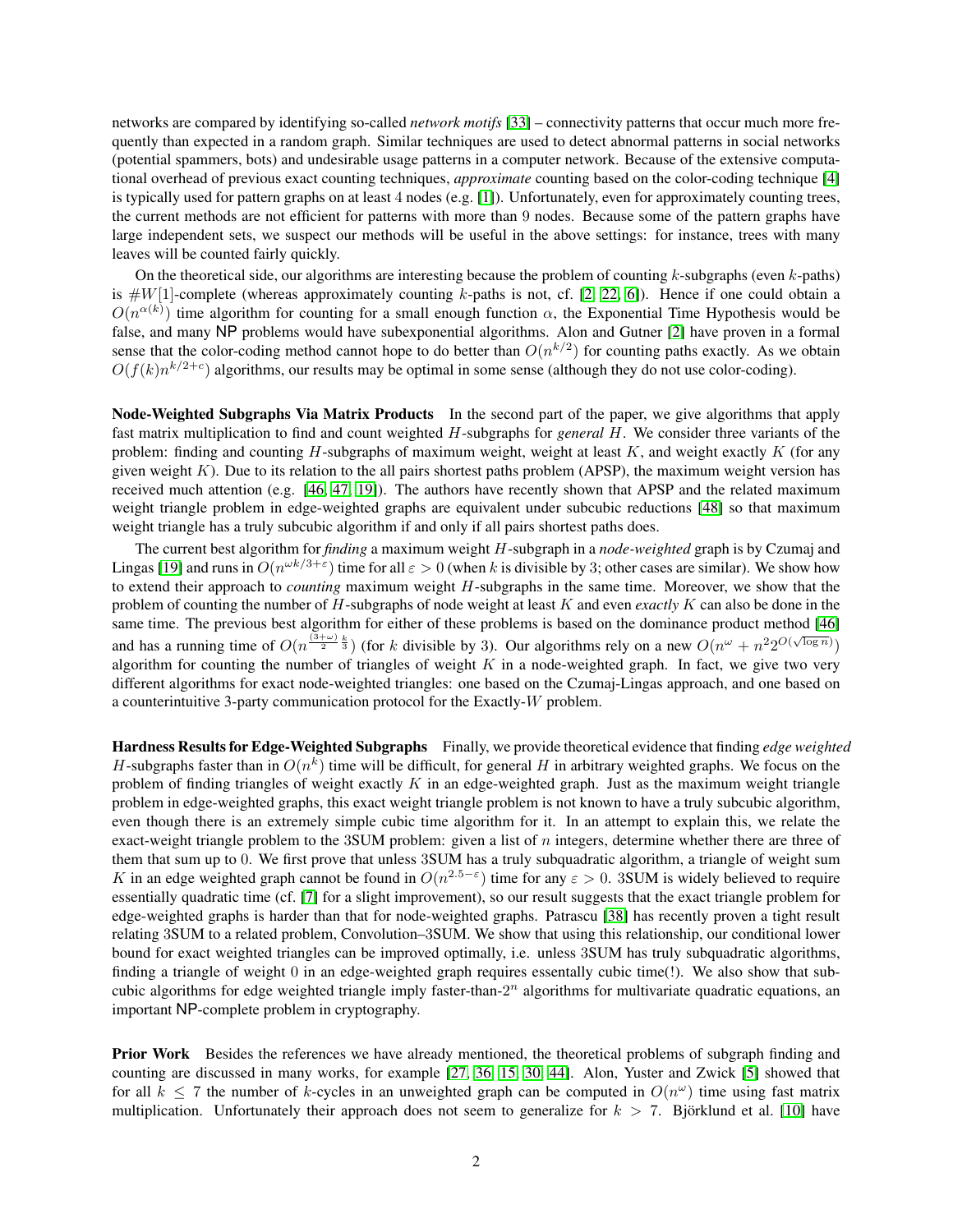recently found an interesting algorithm for counting k-paths that runs in  $\binom{n}{k/2}$  poly $(n)$  time. For sufficiently large k, their algorithm is faster than ours. However, their algorithm only works for k-paths and uses  $\Omega(\binom{n}{k/2})$  space. For the special case where H is a bipartite graph, our algorithm uses  $2^{k+o(k)}n^{k/2+3}$  time and poly $(n, k)$  space.

**Preliminaries** For a node u in a graph  $(V, E)$ ,  $N(u) = \{v \in V \mid (u, v) \in E\}$ . For an integer n, let  $[n] =$  $\{1, 2, \ldots, n\}.$ 

A graph homomorphism f from a graph  $G = (V, E)$  to a graph  $H = (V_H, E_H)$  is a mapping  $f : V \to V_H$  so that if  $(u, v) \in E$ , then  $(f(u), f(v)) \in E_H$ . A graph isomorphism f from a graph  $G = (V, E)$  to a graph  $H = (V_H, E_H)$ is a bijective map from G to H such that both f and  $f^{-1}$  are homomorphisms. An automorphism is an isomorphism between a graph G and itself. A  $k$ -path in a graph is a sequence of  $k$  distinct vertices, every two consecutive ones of which are connected by an edge. A DAG is a directed graph with no cycles.

As usual, we define  $\omega$  as the infimum of all real numbers such that  $n \times n$  multiplication can be solved in  $n^{\omega+o(1)}$ arithmetic operations. The current best upper bound on  $\omega$  is 2.376 [\[16\]](#page-18-0).

We say an algorithm on  $n \times n$  matrices with entries in  $[-M, M]$  (or *n*-node graphs with edge weights from  $[-M, M]$ ) is *truly subcubic* if it runs in  $O(n^{3-\delta} \cdot \text{poly}(\log M))$  time for some  $\delta > 0$ .

# 2 Algorithms Without Matrix Multiplication

We begin by reducing the problems of counting and minimizing subgraphs to computing permanents of rectangular matrices. We assume that all given graphs are undirected, but it is not hard to modify the proofs for directed graphs.

<span id="page-2-1"></span>**Theorem 2.1** *Suppose the permanent of an*  $s \times n$  *matrix can be computed in*  $T(n, s)$  *time and*  $S(n, s)$  *space. Let*  $H = \{h_1, \ldots, h_k\}$  be a graph on k nodes with an independent set of size s. Let  $G = (V, E)$  be a graph on n nodes and  $w : E \to \mathbb{R}$  be a weight function. Let C be the set of all (not necessarily induced) copies of H in G. Then the *quantity*

$$
\sum_{Q \in C} \prod_{e \in E(Q)} w(e)
$$

*can be determined in*  $O((nks + T(n, s)) \cdot (k - s)! {n \choose k-s})$  *time and*  $O(ns + S(n, s))$  *space.* 

Note that when  $w(e) = 1$  for all  $e \in E$ , the quantity in the theorem is just the number of (not necessarily induced) copies of  $H$  in  $G$ .

**Proof:** Let I be an independent set of size s in H. Let  $t = k - s$ . Let  $H' = H \setminus I$ , with  $H' = \{h_1, \ldots, h_t\}$  and  $I = \{s_1, \ldots, s_s\}$ . Our algorithm proceeds by iterating over all ordered t-tuples  $T = (v_1, \ldots, v_t)$  of distinct nodes in G. It discards T if the map  $h_i \mapsto v_i$  for  $i \in [t]$  is not a homomorphism. Note the number of choices for T is  $t! \cdot {n \choose t}$ .

Now suppose that  $h_i \mapsto v_i$  is a homomorphism. Consider an ordered s-tuple  $X = (x_1, \ldots, x_s)$  of distinct nodes. X is good with respect to T if, for every edge  $(h_i, s_j)$  between H' and I, the edge  $(v_i, x_j)$  is in G. Let

$$
w(X,T) = \prod_{h_i \in H', s_j \in I, (h_i, s_j) \in E(H)} w(v_i, x_j), \text{ and}
$$

$$
w(T) = \prod_{v_i, v_j \in T, (h_i, h_j) \in E(H)} w(v_i, v_j).
$$

Let  $N_T = \sum_X w(X,T)$  where the sum ranges only over X that are good with respect to T.<sup>[1](#page-2-0)</sup> Then the quantity of interest is

$$
\frac{1}{|Aut(H)|} \sum_{T} w(T) N_T,
$$

where  $|Aut(H)|$  is the number of automorphisms of H. We want to compute each  $N_T$  in  $O(T(n, s))$  time.

<span id="page-2-0"></span><sup>&</sup>lt;sup>1</sup>In the case where H is a k-path and G is unweighted, note that  $N_T$  is the number of paths of the form  $v_1 \rightarrow w_1 \rightarrow v_2 \rightarrow w_2 \rightarrow \cdots$  $w_{t-1} \rightarrow v_t$ , where the  $w_i$  are all distinct.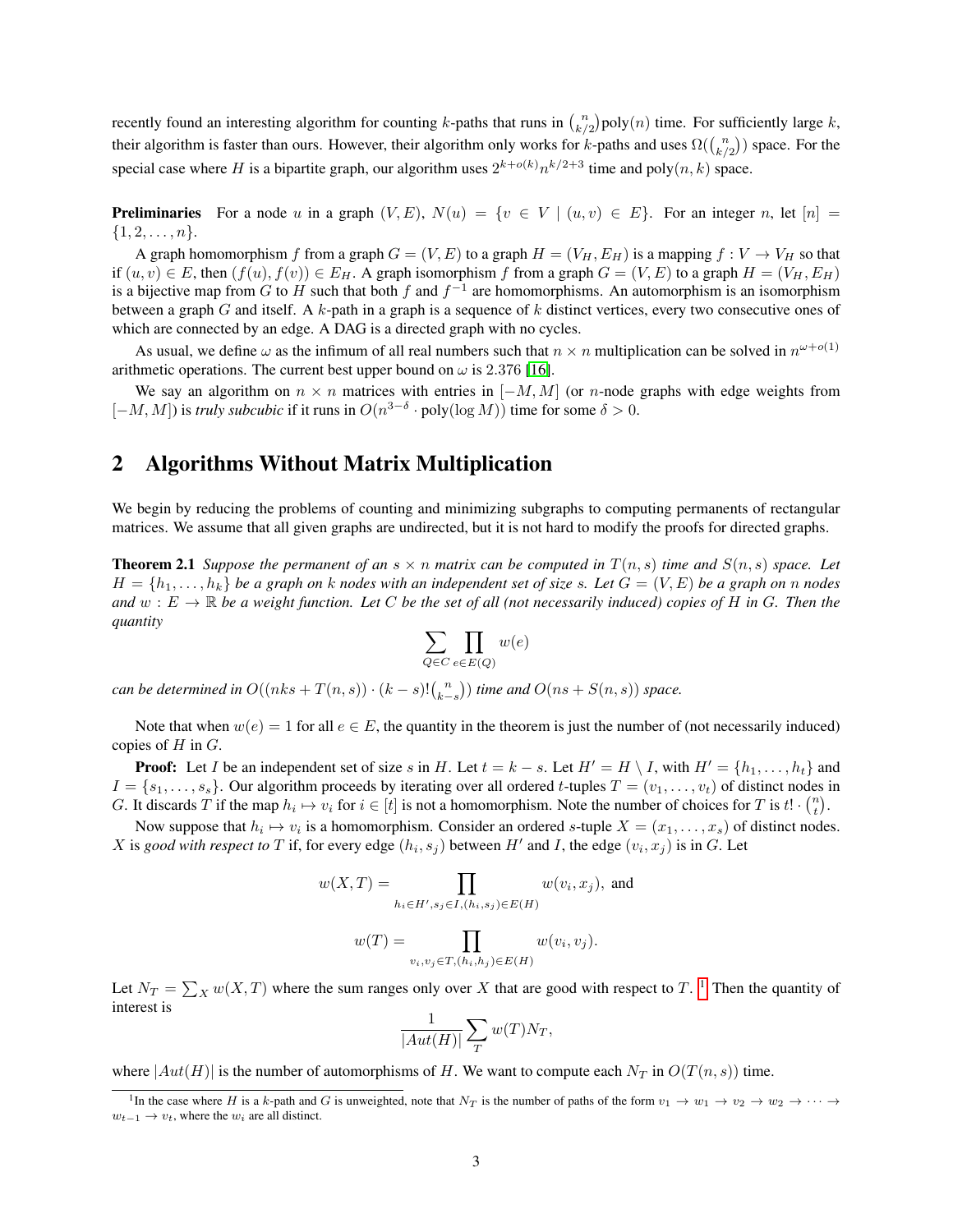For a given  $T = (v_1, \ldots, v_t)$  we make an  $s \times n$  matrix A as follows. For a fixed  $i \in [s]$  and  $s_i \in S$ , consider the neighbors of  $s_i$  in  $H$ ,  $N(s_i) = \{h_{i_1}, \ldots, h_{i_{d'}}\}$  (for some  $d' \leq (k - s)$ ). For every  $j \notin T$ , set

$$
A[i,j] = \prod_{\ell \in [d'], (v_{i_\ell}, j) \in E} w(v_{i_\ell}, j),
$$

else set  $A[i, j] = 0$ . It takes  $O(ns(k - s))$  time to create a matrix A. Over all T, it takes  $O(nks(k - s)$ !  $\binom{n}{k-s}$ ) time to set up all A matrices.

The permanent of A is exactly  $N_T$ : it iterates over the ways to pick an ordered s-tuple  $x_1, \ldots, x_s$  of distinct nodes from  $V \setminus T$  so that if  $h_k$  is a neighbor of  $s_i$  in H, then  $x_i$  is a neighbor of  $v_k$ , summing over the edge weight products. The number of  $s \times n$  permanent computations that we need to do is  $(k-s)! {n \choose k-s}$ . The space used is  $O(ns + S(n, s))$ since we just need to store one matrix of size  $s \times n$  at any point.

Finally, we observe that computing  $|Aut(H)|$  takes negligible time, since we can apply the same approach. To compute  $|Aut(H)|$ , enumerate all  $(k-s)$ ! $\binom{k}{k-s}$  ordered  $(k-s)$ -tuples  $T_H$  of distinct nodes of  $H$  which are isomorphic to H'. Then by using an  $s \times k$  permanent computation we can determine the number  $N_{T_H}$  of good s-tuples X with respect to  $T_H$ , setting  $|Aut(H)| = \sum_{T_H} N_{T_H}$ . Hence  $|Aut(H)|$  is computable in  $(k - s)!(\binom{k}{k-s})T(k, s) \le$  $(k-s)!{n\choose k-s}$  $T(n, s)$  time.

A variant of the above also works for semirings where the addition operation is min or max.

<span id="page-3-0"></span>Theorem 2.2 *Let* R *be a semiring with* min *(or* max*) as its addition operation, and* ⊗ *as its multiplication operation. Suppose the permanent of an*  $s \times n$  *matrix over* R *can be computed in*  $T(n, s)$  *time and*  $S(n, s)$  *space. Let*  $H =$  $\{h_1, \ldots, h_k\}$  be a graph on k nodes with an independent set of size s. Let  $G = (V, E)$  be a graph on n nodes and  $w: E \to R$  be a weight function. Let C be the set of all (not necessarily induced) copies of H in G. Then the quantity

$$
\min_{H' \in C} \bigotimes_{e \in E(H')} w(e)
$$

*(or the* max*)* can be determined in  $O((snk + T(n, s)) \cdot (k - s)! {n \choose k-s})$  time and  $O(sn + S(n, s))$  space.

**Proof:** Analogous to the proof of Theorem [2.1,](#page-2-1) except we do not need to compute  $Aut(H)$  in order to compute the minimum (or maximum). That is, the permanent of  $A$  over the semiring is just the minimum (maximum) value of  $w(T) \otimes N_T$  over all t-tuples T.

Let H be any graph on k nodes. Suppose H contains an independent set I of size s. Let G be an n node graph. Using the permanent algorithms of the next section, we obtain the below corollaries of Theorems [2.1](#page-2-1) and [2.2.](#page-3-0)

Corollary 2.3 *There is an algorithm which counts the number of copies of* H *in* G*, in*

$$
O\left(n^2(k-s)!\binom{n}{k-s}\min\left\{s!,n4^{s+o(s)}\right\}\right)
$$

*time. The algorithm uses*  $poly(n, k)$  *space.* 

For small k and s the above running time is  $O(n^{3+k-s})$ .

Corollary 2.4 *Let* H *be a bipartite graph on* k *nodes. The number of copies of* H *in an* n *node graph* G *can be counted in*  $k! {n \choose k/2}$  poly $(n)$  *time.* 

**Corollary 2.5** There exists an  $O(n^3(k-s)!(\binom{n}{k-s}s2^s)$  time algorithm which counts the number of copies of H in G. *The algorithm uses*  $poly(n, k) + O(n^2 2^s)$  *space.* 

**Corollary 2.6** Let G be a graph with real weights on its edges. There is an  $O(n^2(k-s)!(\binom{n}{k-s})\min\{s!, n4^{s+o(s)}\})$ *time algorithm which can find a* minimum weight *copy of* H *in* G*. The algorithm uses* poly(n, k) *space.*

The last corollary is obtained by applying Theorem [2.2](#page-3-0) with a permanent computation over the  $(\min, +)$ -semiring (where addition is min, and multiplication is +, over  $\mathbb{R} \cup \{\infty, -\infty\}$ ). By negating all weights we can compute the *maximum weight* copy as well. Note that if the weights on edges are treated as probabilities, and we wish to find a copy of H with *maximum probability*, this can be found by working over the  $(\text{max}, \times)$ -semiring.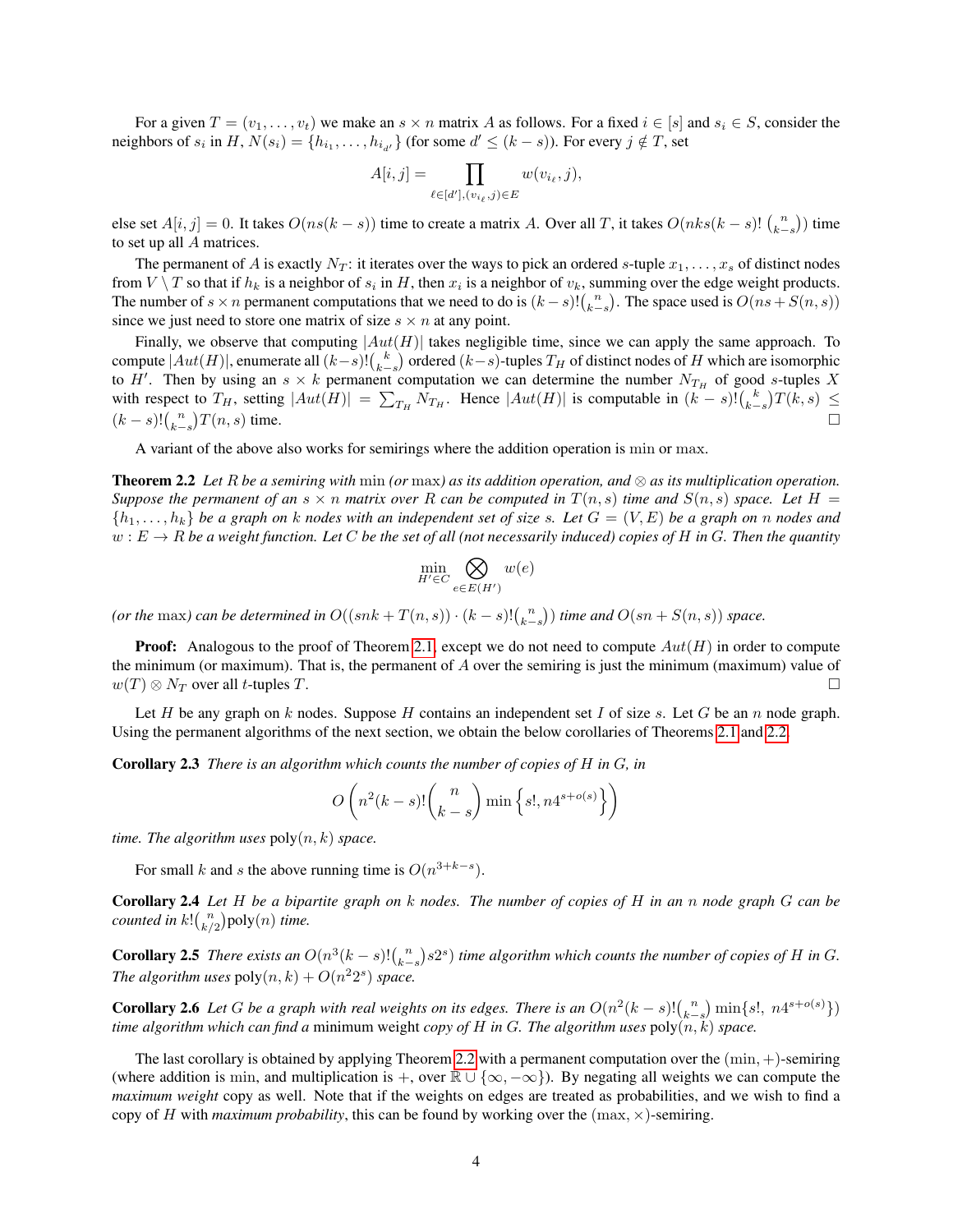### 2.1 Computing Permanents of Rectangular Matrices

We now investigate the problem of computing the permanent on matrices with a small number of rows. The best known algorithm for computing the permanent is very old, due to Ryser [\[40\]](#page-19-9). He gives a formula based on inclusionexclusion that computes the permanent of an  $n \times n$  matrix over a ring in  $O(2^n \text{poly}(n))$  time and  $O(\text{poly}(n))$  space. There are two downsides to his algorithm (other than its high running time). First, it cannot be feasibly applied to algebraic structures without subtraction, due to its use of the inclusion-exclusion principle.[2](#page-4-0) Secondly, when one tries to generalize the formula to  $k \times n$  matrices, one only obtains an  $O(\binom{n}{k}poly(n))$  time algorithm (this is well-known folklore, cf. [\[34\]](#page-18-8), Section 7.2). Both of these prevent us from using Ryser's algorithm in the algorithms of the previous section. Kawabata and Tarui [\[28\]](#page-18-9) have given a  $k \times n$  permanent algorithm over rings that runs in  $O(2^kn+3^k)$  time and  $O(2<sup>k</sup>)$  space, by exploiting the Binet-Minc formula for the permanent [\[34\]](#page-18-8). In this section, we present new algorithms that work over commutative semirings and run in FPT time with respect to  $k$ .

Over the integers, the permanent of a  $k \times n$  Boolean matrix counts the number of matchings in a bipartite graph with one partition of size k and the other of size n. The more general  $\#k$ -MATCHING problem is to count the number of matchings on  $k$  nodes in an n node graph. It is a major open problem in parameterized complexity to determine if  $\#k$ -MATCHING is FPT or if it is  $W[1]$ -hard [\[21\]](#page-18-10). We do not resolve the complete problem here, but our results do show that for some bipartite graphs (with  $f(k)$  vertices in one partition, for some function f) the problem is fixed-parameter tractable. Our results also imply a  $2^{k+o(k)} {n \choose k/2}$  poly $(n)$  time, polynomial space algorithm for  $\#k$ -MATCHING.

**Theorem 2.7** The permanent of a  $k \times n$  matrix A can be computed in  $O(k! \cdot kn^2)$  operations over any finite commu*tative semiring.*

Note that we count time in terms of the number of plus and times operations over the semiring along with other basic machine instructions, and we count space in terms of the total number of elements of the semiring that need to be stored at any given point in the computation.

**Proof:** For a  $k \times n$  matrix A where  $k \leq n$ , we have

$$
perm(A) = \sum_{\substack{f:[k]\to[n]\\f \text{ is } 1-1}} \left( \prod_{i=1}^k A[i, f(i)] \right).
$$

Our permanent algorithm tries all possible permutations  $\pi : [k] \to [k]$  of the rows in A. Let  $A_{\pi}$  be the resulting matrix. A function f on [k] is *increasing* if  $f(i + 1) > f(i)$  for all  $i = 1, ..., k - 1$ . Given  $\pi$ , define

$$
perm^*(A) = \sum_{f \text{ is increasing}} \left( \prod_{i=1}^k A[i,f(i)] \right).
$$

Observe that

$$
perm(A) = \sum_{\pi} perm^*(A_{\pi}),
$$

since for any one-to-one f there is a unique permutation  $\pi$  on [k] such that  $f'$  with  $f'(i) = f(\pi(i))$  is increasing.

We now show how to compute each  $perm^*(A_\pi)$  efficiently. Make a layered DAG having k layers and at most n nodes per layer. We include a node labelled j in layer i if and only if  $A_{\pi}[i, j] \neq 0$ . Give the node labelled j in layer i a weight of  $A_\pi[i, j]$ . Now from layer i to layer  $i + 1$ , put arcs from all nodes labelled j to all nodes labelled j', for all  $j < j'$ .

Finally, we need to sum the weights of all k-paths in this DAG, where a path with node weights  $w_1, \ldots, w_k$  is said to have weight  $\prod_{i=1}^k w_i$ . Note this sum is precisely  $perm^*(A_\pi)$ . The idea is to process the nodes in topological order and do dynamic programming. At each node v, we maintain the weight  $W_i^v$  of all *i*-paths that end with v, for all  $i = 1, \ldots, k$ . Observe when v has indegree 0, computing  $W_i^v$  is trivial. For an arbitrary node v, we may assume that

<span id="page-4-0"></span><sup>&</sup>lt;sup>2</sup>It is possible to apply the algorithm to structures like the  $(min, +)$ -semiring by embedding that structure in the ring, but such embeddings require an exponential blowup in the representations of elements in the semiring, cf. Romani [\[39\]](#page-19-10), Yuval [\[50\]](#page-19-11).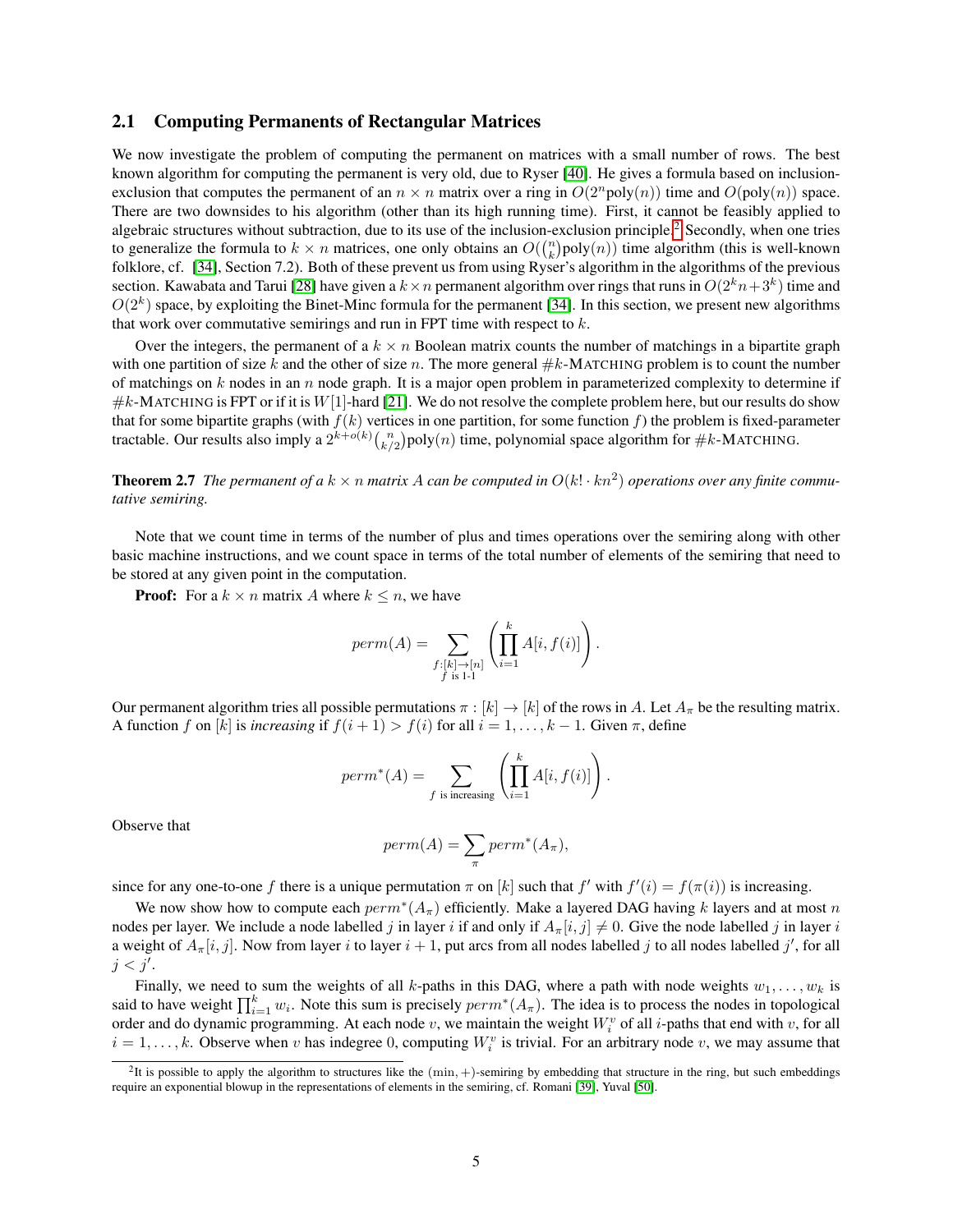we have already computed the values  $W_i^u$ , for all nodes u with arcs to v. Let the nodes with arcs to v be  $v_1, \ldots, v_d$ and let  $w(v)$  be the weight of node v. Clearly,  $W_1^v = w(v)$ . For every  $i = 1, ..., k - 1$ , compute

$$
W_{i+1}^v = \left(\sum_{j=1}^d W_i^{v_j}\right) \cdot w(v).
$$

When this process completes, we have the weights of all k-paths that end in each node v. It follows that  $perm^*(A_\pi)$  $\sum_{v} W_{k}^{v}$ . In the contract of the contract of the contract of the contract of the contract of the contract of the contra<br>The contract of the contract of the contract of the contract of the contract of the contract of the contract o

We can improve the dependence on  $k$  by using recursion.

<span id="page-5-1"></span>**Theorem 2.8** The permanent of a  $k \times n$  matrix can be computed in  $O(4^{k+o(k)}n^3)$  time and  $O(kn^2)$  space over any *commutative semiring.*

**Proof:** Let A be the matrix. The idea is to try all possible partitions of  $[k]$  into sets L and R of cardinality  $\lfloor k/2 \rfloor$ and  $\lceil k/2 \rceil$  respectively, performing a recursive call on an  $|L| \times n$  and an  $|R| \times n$  submatrix (one indexed by L, one indexed by R) which returns all the information we need to reconstruct the permanent. More precisely, let  $j_1 \leq j_2$ and define  $A_L^{j_1,j_2}$  to be the  $|L| \times |j_2 - j_1 + 1|$  submatrix of A with rows indexed by L and columns ranging from the  $j_1$ th column of A to the  $j_2$ th column of A. Note  $A = A_{[k]}^{1,n}$  $\binom{1,n}{[k]}$ . Let

$$
B_L^{j_1,j_2} = \sum_{\ell \in L} A[\ell, j_2] \cdot perm(A_{L \setminus \{\ell\}}^{j_1, j_2 - 1}), \text{ and}
$$
  

$$
C_L^{j_1, j_2} = \sum_{\ell \in L} A[\ell, j_1] \cdot perm(A_{L \setminus \{\ell\}}^{j_1 + 1, j_2}).
$$

Let L be the set of sets L with  $L \subseteq [k]$  and  $|L| = |k/2|$ . The following identity is the key to the algorithm.

<span id="page-5-0"></span>Claim 2.9

$$
perm(A) = \sum_{L \in \mathcal{L}} \sum_{1 \le j_2 < j_3 \le n} B_L^{1,j_2} \cdot C_{|k|-L}^{j_3,n}.
$$

**Proof:** Note that on the right hand side, we have  $\sum_{L \in \mathcal{L}} \sum_{1 \leq j_2 < j_3 \leq n} B_L^{1,j_2} \cdot C_{|k|-L}^{j_3,n} =$ 

$$
\sum_{\substack{L \in \mathcal{L} \\ 1 \leq j_2 < j_3 \leq n \\ \ell \in L, \ell' \in [k]-L}} A[\ell, j_2] \cdot A[\ell', j_3] \cdot \left( \sum_{f: (L \setminus \{\ell\}) \to \{1, \ldots, j_2-1\}} \left( \prod_{i \in L \setminus \{\ell\}} A[i, f(i)] \right) \right) \cdot \left( \sum_{\substack{f: ([k] \setminus L \cup \{\ell'\}) \\ \to \{j_3+1, \ldots, n\} \\ f \text{ is } 1-1}} \left( \prod_{i \in [k] \setminus L \cup \{\ell'\}} A[i, f(i)] \right) \right)
$$

.

By distributivity, this sum is

$$
=\sum_{L\in\mathcal{L}}\sum_{\substack{1\leq j_2
$$

But every one-to-one f fits the condition under the inner sum, for exactly one L of size  $\lfloor k/2 \rfloor$ . So the above is just

$$
\sum_{\substack{f:[k]\to[n]\\f\text{ is }1-1}}\left(\prod_{i=1}^k A[i,f(i)]\right) = perm(A).
$$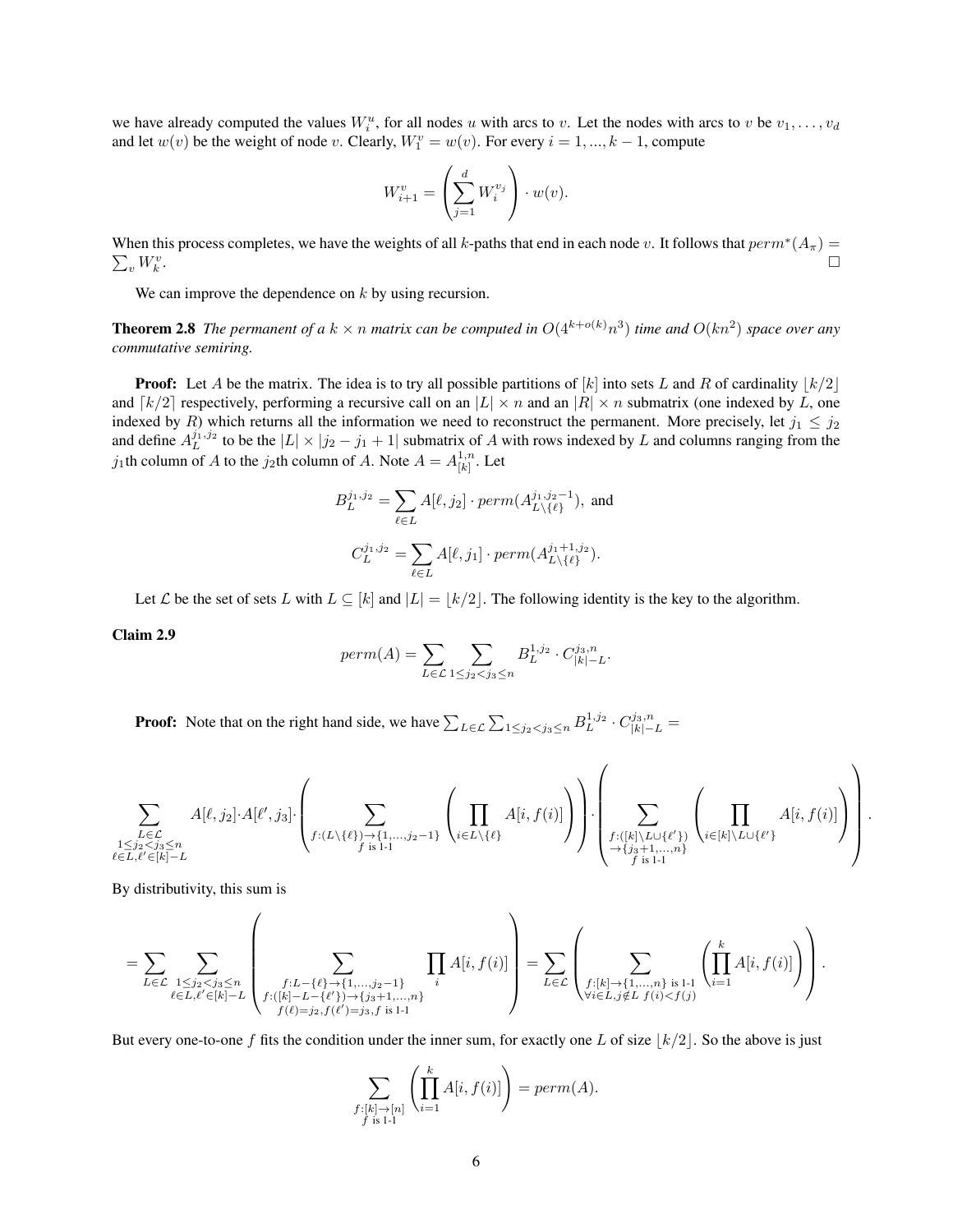More generally, for all  $i, j$ ,  $perm(A_{[1,1]}^{i,j)}$  $\binom{i,j}{[k]}$  can be expressed as a sum of products of permanents  $perm(A_{L-\{\ell\}}^{i,j_2})$ .  $perm(A^{j_3,j}_{[k]-L-\{\ell'\}})$ . This completes the proof.

We give a simple algorithm PERMANENT to recursively compute  $perm(A)$  using the claim. In particular, given a  $k \times n$  matrix A, the algorithm returns an  $n \times n$  matrix M where  $M[i, j] = perm(A_{[1]}^{i, j})$  $\binom{n,j}{[k]}$ . Hence  $M[1,n] = perm(A)$ .

**PERMARENT(A):**  
\nIf 
$$
k = 1
$$
 then  
\nReturn  $n \times n$  *M* with  $M[i, j] = \sum_{\ell : i \leq \ell \leq j} A[1, \ell]$   
\n*M* := the  $n \times n$  matrix of all zeroes  
\nFor all  $L \subseteq [k]$  with  $|L| = \lfloor k/2 \rfloor$ :  
\n*B<sub>L</sub>*, *C<sub>L</sub>* := the  $n \times n$  matrix of all zeroes  
\nFor all  $\ell \in L$ :  
\n $M_{L-\{\ell\}}$  := PERMANENT( $A_{L-\{\ell\}}^{1,n}$ ).  
\nFor all  $i, j_2 \in [n]$ :  
\n $B_L[i, j_2] := B_L[i, j_2] + A[\ell, j_2] \cdot M_{L-\{\ell\}}[i, j_2 - 1]$ .  
\nFor all  $\ell' \in [k] - L$ :  
\n $M_{[k]-L-\{\ell'\}}$  := PERMANENT( $A_{[k]-L-\{\ell'\}}^{1,n}$ ).  
\nFor all  $j_3, j \in [n]$ :  
\n $C_L[j_3, j] := C_L[j_3, j] + A[\ell', j_3] \cdot M_{[k]-L-\{\ell'\}}[j_3 + 1, j]$ .  
\n*M'* :=  $n \times n$  matrix  
\nFor all  $i, j \in [n]$ :  
\n $M'[i, j] := \sum_{j_2, j_3 : i \leq j_2 < j_3 \leq j} B_L[i, j_2] \cdot C_L[j_3, j]$   
\n $M := M + M'$ .  
\nReturn *M*.

The correctness of PERMANENT follows from Claim [2.9.](#page-5-0) A naive way to construct the matrix  $M'$  of the algorithm requires  $\Theta(n^4)$  time. To implement it in  $O(n^3)$ , first compute for all  $i, j, \ell, N_L[i, \ell] = \sum_{x=i}^{\ell} B_L[i, x]$  and  $N_R[\ell, j] =$  $C_R[\ell + 1, j]$  whenever  $\ell < j$  and  $N_R[\ell, j] = 0$  otherwise. Via dynamic programming, building up  $N_R$  and  $N_L$  takes only  $O(n^2)$  operations. We claim that  $M = N_L \cdot N_R$  where the matrix product is over the semiring. Indeed, for all  $i, j$  we have

$$
\sum_{\ell} N_L[i, \ell] \cdot N_R[\ell, j] \n= \sum_{\ell: \ i \le \ell \le j} (B_L[i, i] + \dots + B_L[i, \ell]) \cdot C_R[\ell + 1, j] \n= \sum_{\ell_1, \ell_2: i \le \ell_1 < \ell_2 \le j} B_L[i, \ell_1] \cdot C_R[\ell_2, j] = M'[i, j].
$$

The runtime recurrence is

$$
T(k) \leq k \binom{k}{\lceil k/2 \rceil} \left( T(k/2) + O(n^3) \right),
$$

yielding  $T(k) \le O(k^{\log k} 4^k n^3)$ . The space bound holds, since only  $O(n^2)$  semiring elements are stored in each recursive call.

We remark that Gurevich and Shelah [\[26\]](#page-18-11) gave a  $4^n$ poly $(n)$  algorithm for solving TSP, by trying all partitions of the vertices into two halves and recursing. In retrospect, the above approach is similar in spirit.

Finally, we can obtain a faster permanent algorithm over rings. While it also uses exponential space, it still exponentially improves on Kawabata and Tarui's algorithm [\[28\]](#page-18-9). We require a lemma which is a simple extension of the fast subset convolution of Bjorklund et al. [\[12\]](#page-17-9).

<span id="page-6-0"></span>**Lemma 2.10** Let N be a positive integer and R be a ring. Let f be a function from the subsets of  $[N]$  of size  $|K/2|$ *to* R and let g be a function from the subsets of  $[N]$  of size  $[K/2]$  to R. Suppose we are given oracle access to f and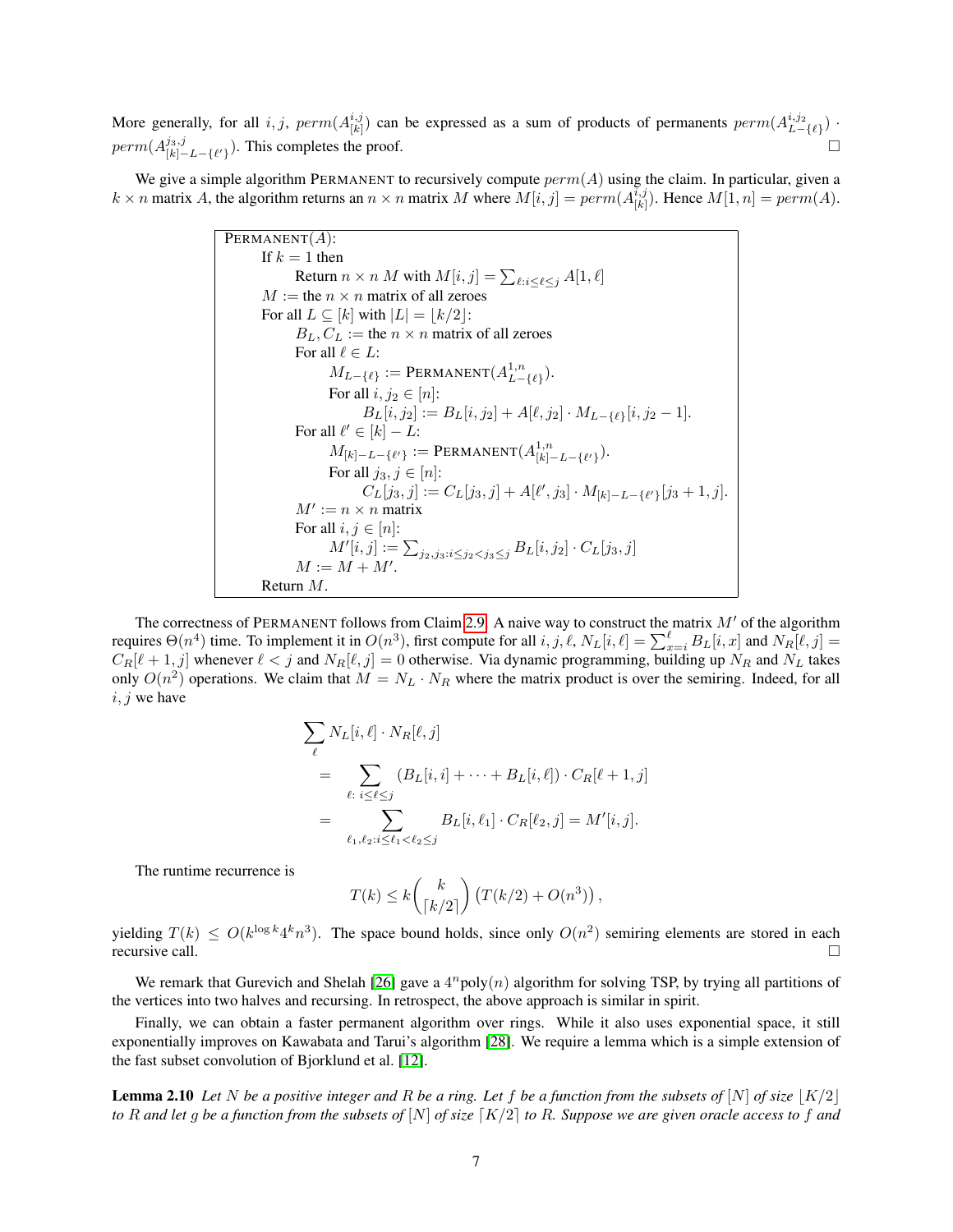g*. Consider* h *which is a function on the subsets of* [N] *of size* K *to* R *and is defined as follows:*

$$
h(S) = \sum_{L: \ |L| = \lfloor K/2 \rfloor} f(L) \cdot g(S - L).
$$

*Then one can compute*  $h(S)$  *for all*  $S \subset [N], |S| = K$  *in overall*  $O(K2^N)$  *time and space.* 

**Proof:** For any subset  $X \subseteq [N]$  of size  $\leq K$ , define

$$
X^{0} = \{ T \subseteq X \mid |T| = \lfloor K/2 \rfloor \}, \text{ and } X^{1} = \{ T \subseteq X \mid |T| = \lceil K/2 \rceil \},
$$

$$
\hat{f}(X) = \sum_{T \in X^{0}} f(T), \text{ and } \hat{g}(X) = \sum_{T \in X^{1}} g(T).
$$

Let  $S \subseteq [N], |S| = K$ . Consider

$$
\sum_{X \subseteq S} (-1)^{|S \setminus X|} \cdot \hat{f}(X) \cdot \hat{g}(X) = \sum_{X \subseteq S} (-1)^{|S \setminus X|} \cdot \sum_{U \in X^0, T \in X^1} f(U)g(T) =
$$
\n
$$
= \left( \sum_{\substack{U \in S^0, T \in S^1 \\ U \cap T = \emptyset}} (-1)^0 f(U)g(T) \right) + \sum_{r=1}^K \left( \sum_{\substack{U \in S^0, T \in S^1 \\ |U \cap T| = r}} f(U)g(T) \sum_{i=0}^r {r \choose i} (-1)^{r-i} \right) =
$$
\n
$$
= \sum_{U \in S^0} f(U)g(S \setminus U) + \sum_{r=1}^K \sum_{\substack{U \in S^0, T \in S^1 \\ |U \cap T| = r}} f(U)g(T) \cdot (-1+1)^r = \sum_{U \in S^0} f(U)g(S \setminus U).
$$

Let  $\hat{h}$  be the function with  $\hat{h}(X) = \hat{f}(X) \cdot \hat{g}(X)$  for all  $X \subseteq [n], |X| \le K$ .

To compute  $h(S) = \sum_{U \in S^0} f(U)g(S \setminus U)$  for all  $S \subseteq [N]$  with  $|S| = K$  in  $O(K2^N)$  time, it suffices to be able to compute

- 1.  $\hat{f}(X), \hat{g}(X)$  for all  $X \subseteq [N]$  and  $|X| \leq K$  in  $O(K2^N)$  time, and
- 2. given all  $\hat{h}(X)$ ,  $\sum_{X \subseteq S} (-1)^{|S \setminus X|} \hat{h}(X)$  in  $O(K2^N)$  time.

We will first show how to compute  $\hat{f}(X)$  in  $O(K2^N)$  time: Iterate over all s from 1 to N and over all sets X of size  $\leq K$  containing s. For each fixed s and X, let s' be the largest element of X smaller than s, and set

$$
\hat{f}_s(X) = \hat{f}_{s'}(X \setminus \{s\}) + \hat{f}_{s'}(X).
$$

We initialize for each  $X \subseteq [N]$ 

$$
\hat{f}_0(X) = \begin{cases} f(X) & \text{if } |X| = \lfloor K/2 \rfloor \\ 0 & \text{otherwise.} \end{cases}
$$

The runtime of this procedure is  $O(K{N \choose K}) = O(K2^N)$  as every set X is accessed at most  $|X| + 1$  times and  $|X| \leq K$ . The final result is  $\hat{f}(X) = \hat{f}_N(X)$ . Computing  $\hat{g}(X)$  is analogous. To obtain  $\hat{h}(S)$ , simply go through all S in  $O(2^N)$  time and set  $\hat{h}(S) = \hat{f}(S) \cdot \hat{g}(S)$ .

Computing  $\sum_{X\subseteq S}(-1)^{|S\setminus X|}\hat{h}(X)$  given all  $\hat{h}(X)$  proceeds similarly to above: Iterate over all s from 1 to N and over all sets X of size  $\leq K$  containing s. For each fixed s and X, let s' be the largest element of X smaller than s, and set

$$
\hat{h}_s(X) = -\hat{h}_{s'}(X \setminus \{s\}) + \hat{h}_{s'}(X).
$$

We initialize for each  $X \subseteq [N]$ ,  $\hat{h}_0(X) = \hat{h}(X)$ . The runtime of this procedure is also  $O(K2^N)$  as every set X is accessed at most  $|X| + 1$  times and  $|X| \le K$ . The final result is  $\hat{h}_N(S)$ .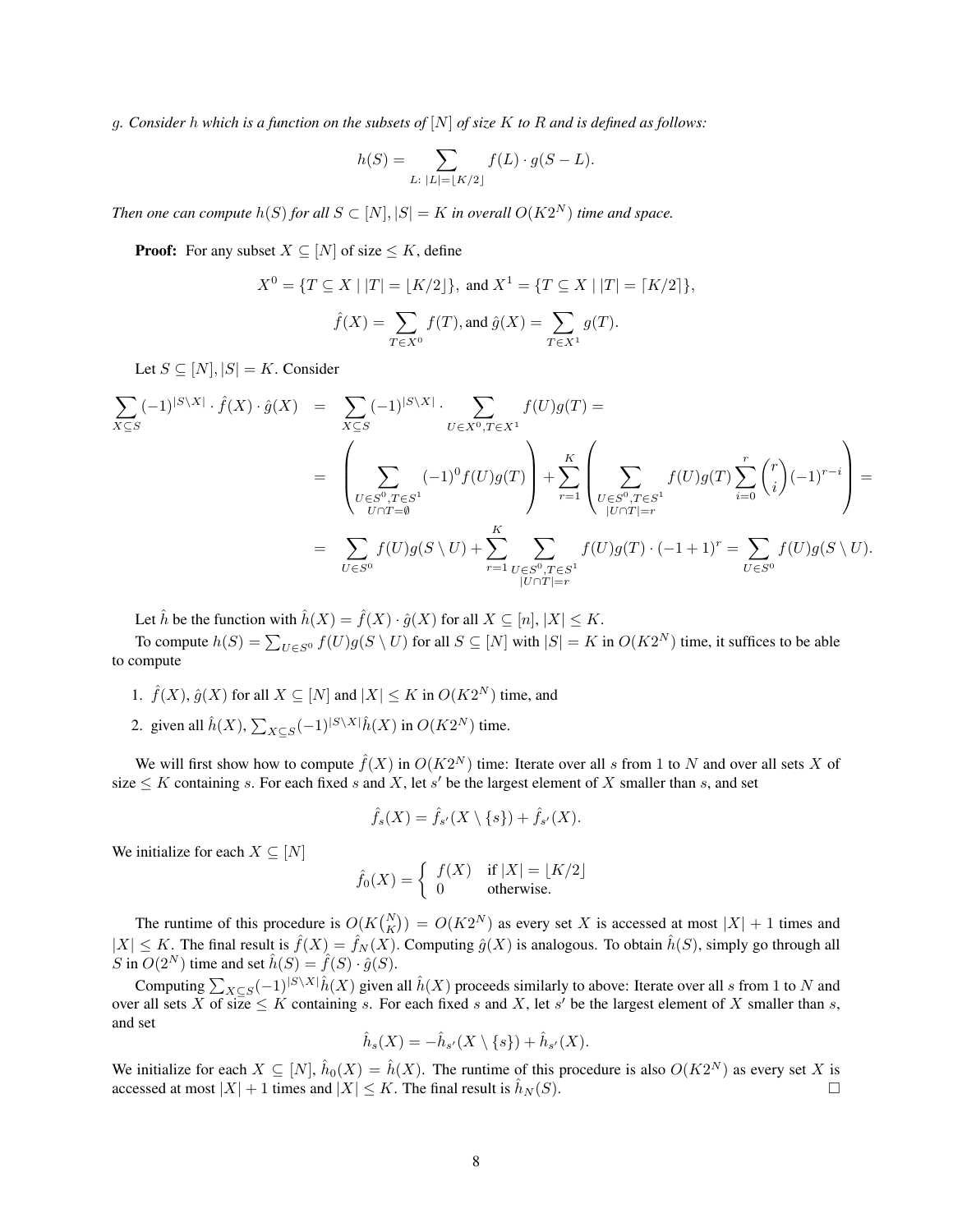**Theorem 2.11** The permanent of a  $k \times n$  matrix over any ring can be computed in  $O(kn^32^k)$  time and  $O(n^22^k)$ *space.*

Proof: We use the formula from Claim [2.9](#page-5-0) from the proof of Theorem [2.8.](#page-5-1)

Suppose that  $perm(A_T^{j_1,j_2})$  is known for all  $j_1, j_2 \in [n]$  and all sets T of size  $\lfloor k/2^i \rfloor - 1, \lfloor k/2^i \rfloor - 2, \lfloor k/2^i \rfloor - 3$ . Then for all sets L of size  $\lfloor k/2^i \rfloor$ ,  $\lfloor k/2^i \rfloor - 1$ ,  $\lfloor k/2^i \rfloor - 2$ ,  $B_L^{j_1, j_2}$  and  $C_L^{j_1, j_2}$  can be computed in  $O(kn^22^k/2^i)$  time. Consider  $A_S^{j_1, j_2}$  for S of size  $\lfloor k/2^{i-1} \rfloor - 1$ ,  $\lfloor k/2^{i-1} \rfloor - 2$ ,  $\lfloor k/2^{i-1} \rfloor - 3$ . From Claim [2.9](#page-5-0) we have:

$$
perm(A_S^{j_1,j_2}) = \sum_{\substack{L \subseteq S \\ |L| = \lfloor |S|/2 \rfloor}} \sum_{j_1 \leq p_2 < p_3 \leq j_2} B_L^{j_1,p_2} \cdot C_{S-L}^{p_3,j_2}.
$$

The size  $\lfloor |S|/2 \rfloor$  is  $\lfloor k/2^{i} \rfloor$ ,  $\lfloor k/2^{i} \rfloor - 1$ , or  $\lfloor k/2^{i} \rfloor - 2$ , and  $\lfloor |S|/2 \rfloor$  is  $\lfloor k/2^{i} \rfloor$  or  $\lfloor k/2^{i} \rfloor - 1$ . The values for  $B_L^{j_1, p_2}$ and  $C_L^{p_3,j_2}$  for L of such sizes have been computed and stored. By computing  $N_L$  and  $N_R$  as in the previous theorem, and swapping the order of the sums in the resulting expression, we can use the fast subset convolution of Lemma [2.10](#page-6-0) to compute  $perm(A_S^{j_1,j_2})$  in  $O(n^3k2^k/2^i)$  time, for all S of size  $\lfloor k/2^{i-1} \rfloor - 1, \lfloor k/2^{i-1} \rfloor - 2$ , or  $\lfloor k/2^{i-1} \rfloor - 3$ , and  $j_1, j_2 \in [n]$ .

Therefore computing  $perm(A)$  takes  $O(\sum_{i=0}^{\log k} kn^3 2^{k-i}) = O(kn^3 2^k)$  time. The space usage is  $O(n^2 2^k)$  since at each stage we need to store  $O(n^22^k)$ ) values.  $\Box$ 

Subsequent Work Since the conference version of this paper appeared, there has been subsequent work on computing permanents of rectangular matrices. Recently, Bjorklund et al. [\[11\]](#page-17-10) have obtained several algorithms for computing the permanent of a  $k \times n$  matrix over semirings and rings. Let  $\binom{n}{\downarrow s} = \sum_{t=0}^{s} \binom{n}{t}$ . Bjorklund et al. show that the  $k \times n$ permanent can be computed in

- $O(k \cdot {n \choose \downarrow k})$  time and  $O({n \choose \downarrow k})$  space over any semiring,
- in  $O(kn2^k)$  time and space over any commutative semiring,
- in  $O(k\binom{n}{\downarrow k/2})$  time, and  $O(\binom{n}{\downarrow k/2})$  space over any ring, and
- in  $O(kn2^k)$  time and  $O(n)$  space over any commutative ring.

Koutis and Williams [\[31\]](#page-18-12) also give an  $O(2^k \text{poly}(n))$  time and space algorithm for the  $k \times n$  permanent over commutative semirings, and an  $O(2^k \text{poly}(n))$  time and polynomial space algorithm over commutative rings.

### 3 Counting Weighted Patterns

In the following, we assume  $k = |H|$  is divisible by 3. However our results trivially extend to all k, with possibly an extra factor of n or  $n^2$  in the running time. The weight of a subgraph is defined to be the sum of its node (or edge) weights. A graph has K*-weight* if its weight is K.

The algorithms in the previous section can find a maximum (or minimum) weight  $H$ -subgraph in a given  $G$ . They can be extended to *count* maximum weight subgraphs if the weights in G are bounded. However, it is unclear how to extend the results of the previous section for counting general weighted subgraphs  $H$ .

There has been a lot of recent work in finding weighted  $H$ -subgraphs in node-weighted graphs ([\[46,](#page-19-3) [47,](#page-19-4) [19\]](#page-18-4)). There are several versions of the problem: (1) find a maximum (or minimum) weight  $H$ -subgraph, (2) find an  $H$ -subgraph of weight at least K for a given K, and (3) find a K-weight H-subgraph for a given weight K. The idea which has been used in attacking all three versions of the problem is that each version can be reduced to finding a weighted (maximum, at least K, or K-weight) *triangle* in a larger node-weighted graph. If such a triangle can be found in  $T(n)$  time and  $S(n)$  space in an n node graph, then the corresponding weighted H-subgraph problem can be solved in  $O(k^2T(n^{k/3}))$  time and  $O(S(n^{k/3}))$  space. The same reduction works for counting H-subgraphs: if the weighted triangles in an n node graph can be counted in  $T(n)$  time and  $S(n)$  space, then the weighted H-subgraphs can be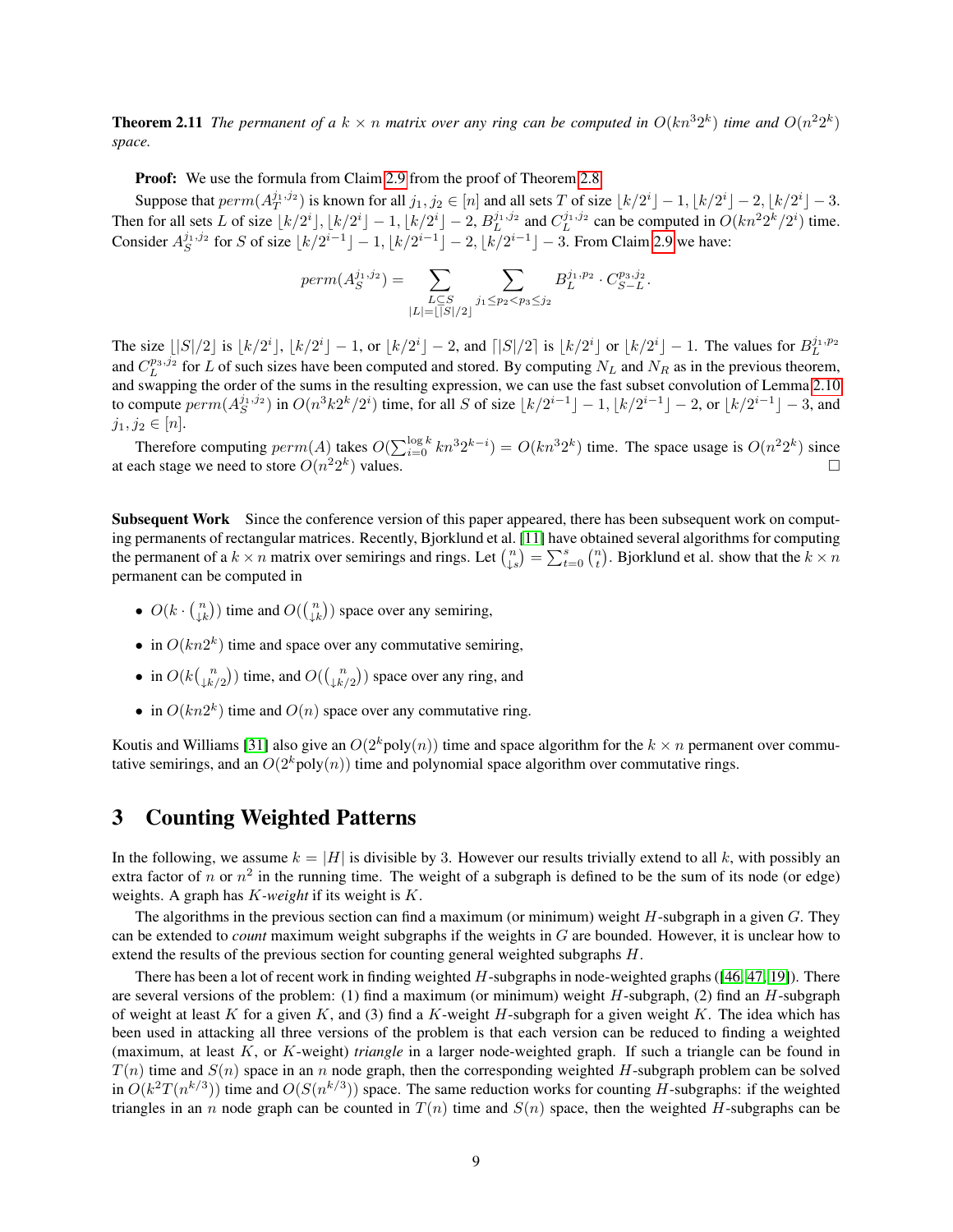counted in  $O(k^2T(n^{k/3}))$  time and  $O(S(n^{k/3}))$  space. Here we take a similar approach, and study the corresponding triangle problems.

In previous work [\[46\]](#page-19-3) we showed that the triangles of weight at least  $K$  in a node-weighted graph on  $n$  nodes can be counted in  $O(n^{\frac{3+\omega}{2}})$  time. The same approach yielded an  $O(n^{\frac{3+\omega}{2}})$  runtime for counting K-weight triangles. By binary searching on K, this gave a way to count the maximum weight triangles in a node-weighted graph in  $\tilde{O}(n^{\frac{3+\omega}{2}})$ time. This in turn implied an  $O(n^{0.896k})$  running time for counting weighted H-subgraphs (for any of the three versions of the problem), and constituted the first nontrivial improvement over the brute force  $O(n^k)$  runtime.

<span id="page-9-0"></span>Czumaj and Lingas [\[19\]](#page-18-4) used an interesting technique to show that a maximum weight triangle can be found in  $O(n^{\omega} + n^{2+\epsilon})$  time for all  $\epsilon > 0$ . Their method is based on a combinatorial lemma which bounds the number of triples in a set where no triple strictly dominates another.

**Lemma 3.1 (Czumaj and Lingas [\[19\]](#page-18-4))** Let U be a subset of  $\{1,\ldots,n\}^3$ . If there is no pair of points  $(u_1, u_2, u_3)$ ,  $(v_1, v_2, v_3) \in U$  such that  $u_j > v_j$  for all  $j = 1, 2, 3$ , then  $|U| \leq 3n^2$ .

Similarly to Czumaj and Lingas' approach in [\[19\]](#page-18-4), we show that Lemma [3.1](#page-9-0) can be used to solve all three versions of the weighted triangle problem in node-weighted graphs. Furthermore, it can be used to *count* node-weighted triangles in  $n^{\omega+o(1)}$  time, improving on the  $O(n^{(3+\omega)/2})$  time solution. The new algorithm immediately implies an  $O(n^{\omega k} + n^{(2+\epsilon)k})$  for every  $\epsilon > 0$  running time for counting weighted subgraph patterns on  $3k$  nodes in an *n*-vertex node-weighted graph. We prove the result for counting exact node-weighted triangles. Counting maximum weight triangles or triangles of weight at least  $K$  can be done similarly, hence we omit those algorithms.

<span id="page-9-1"></span>**Theorem 3.2** *Let*  $G = (V, E)$  *be a given n node graph with weight function*  $w : V \to \mathbb{R}$ *. Let*  $K \in \mathbb{R}$  *be given. Then*  $\sin n^2 \cdot \exp(O(\sqrt{\log n})) + O(n^{\omega})$  *time one can compute for every pair of vertices*  $i, j$  *the number of K-weight triangles that include the edge* (i, j)*. Furthermore, for every* (i, j) *in a* K*-weight triangle, the algorithm can find a witness node* k *such that* i, j, k *form a* K*-weight triangle. The witness computation incurs only a polylogarithmic factor in the runtime.*

**Proof:** Create a global  $n \times n$  output matrix D that is initially zero. After the completion of the algorithm,  $D[i, j]$ will contain the number of  $K$ -weight triangles that include  $i$  and  $j$ .

Sort the vertices in nondecreasing order of their weights in  $O(n \log n)$  time. We build three identical sorted lists  $A, B, C$  of the n nodes. Our algorithm counts all triangles with a single node in each of  $A, B$ , and  $C$ .

The algorithm is recursive, and its input is three sorted lists of nodes  $A, B, C$  each having at most N nodes. The algorithm does not return information, but rather adds numbers to  $D$  when the recursion bottoms out.

Let c be a parameter. Sort A, B and C (in nondecreasing order) and partition them into c sublists  $\{A_1, \ldots, A_c\}$  $\{B_1,\ldots,B_c\},\{C_1,\ldots,C_c\}$  of at most  $[N/c]$  nodes each, as follows. If  $A = (a_1,\ldots,a_N)$ , then for each  $0 \leq i <$  $c-1$ , let  $A_{i+1} = (a_{i\lceil N/c\rceil+1}, \ldots, a_{(i+1)\lceil N/c\rceil})$ . B and C are split similarly. Each new sublist is now associated with the interval of weights between the smallest and largest weights of its nodes.

For each  $1 \le i < c$  and each  $1 \le k \le \lceil N/c \rceil$ , let  $A_i[k]$  refer to the k-th element of  $A_i$  in the sorted order. Define  $B_i[k], C_i[k]$  similarly.

Consider all  $c^3$  triples  $(A_i, B_j, C_k)$ . Let  $[a_i, a'_i]$ ,  $[b_j, b'_j]$  and  $[c_k, c'_k]$  be the weight intervals for  $A_i$ ,  $B_j$ , and  $C_k$ , respectively.

**Case 1:**  $a_i = a'_i$  or  $b_j = b'_j$ , or  $c_k = c'_k$ . This case represents the bottom of the recursion. If  $b_j = b'_j$ , then create two matrices  $X$  and  $Y$ , defined as:

$$
X[p, q] = \begin{cases} 1 & \text{if } (A_i[p], B_j[q]) \in E, \\ 0 & \text{otherwise,} \end{cases}
$$
 and  

$$
Y[q, r] = \begin{cases} 1 & \text{if } (B_j[q], C_k[r]) \in E, \\ 0 & \text{otherwise,} \end{cases}
$$

$$
r = \begin{cases} 0 & \text{otherwise.} \end{cases}
$$

Multiply X and Y. For all  $p, q$  with  $w(A_i[p]) + w(C_k[q]) = K - b_j$  and  $(A_i[p], C_k[q]) \in E$ , the entry  $(XY)[p,q]$  gives the number of nodes in  $B_j$  which form a K-weight triangle with  $A_i[p]$  and  $C_k[q]$ . Add  $(XY)[p,q]$ to  $D[A_i[p], C_k[q]].$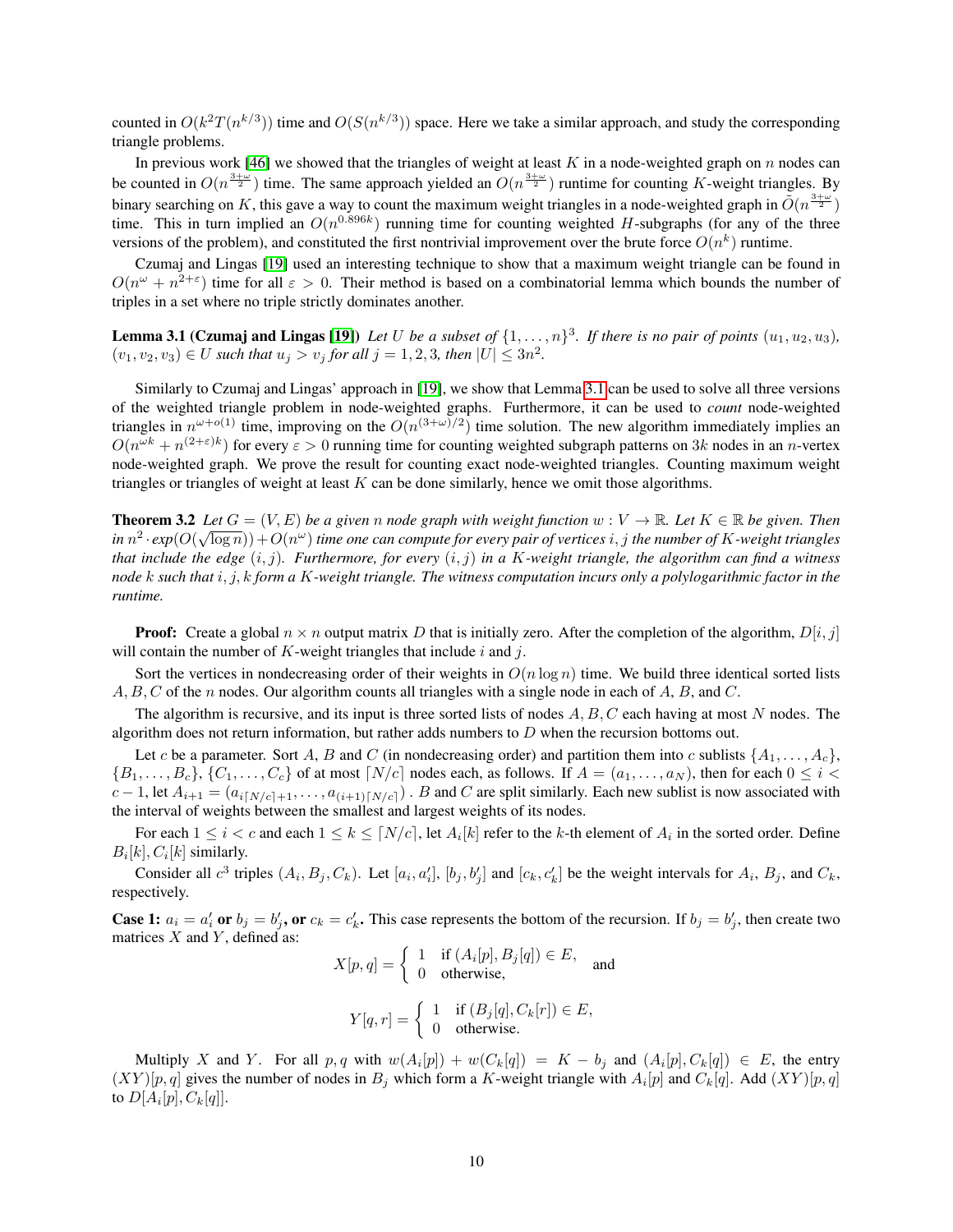The cases  $a_i = a'_i$  and  $c_k = c'_k$  are symmetric. Without loss of generality, assume  $a_i = a'_i$ . Then create two matrices  $X$  and  $Y$  as follows:

$$
X[p, q] = \begin{cases} 1 & \text{if } (A_i[p], B_j[q]) \in E \\ 0 & \text{otherwise.} \end{cases}
$$

$$
Y[q, r] = \begin{cases} 1 & \text{if } (B_j[q], C_k[r]) \in E \text{ and } \\ w(B_j[q]) + w(C_k[r]) = K - a_i, \\ 0 & \text{otherwise.} \end{cases}
$$

Multiply X and Y. For every p, q with  $(A_i[p], C_k[q]) \in E$ , the entry  $(XY)[p, q]$  gives the number of nodes in  $B_j$ which form a K-weight triangle with  $A_i[p]$  and  $C_k[q]$ . Add  $(XY)[p,q]$  to  $D[A_i[p], C_k[q]]$ .

In both cases above, one can find witnesses and incur only a polylogarithmic factor by using the Boolean matrix product witness algorithm of Alon et al. [\[3\]](#page-17-11).

**Case 2:**  $a_i < a'_i$  and  $b_j < b'_j$ , and  $c_k < c'_k$ . Recurse on all triples  $(A_i, B_j, C_k)$  with intervals  $[a_i, a'_i], [b_j, b'_j], [c_k, c'_k]$ satisfying

$$
a_i + b_j + c_k \le K \le a'_i + b'_j + c'_k.
$$

Note we can disregard all other triples of nodes, as they could not contain a  $K$ -weight triangle with a node in each of  $A_i$ ,  $B_j$ , and  $C_k$ . This concludes the algorithm.

Observe that we only add to  $D$  when the recursion bottoms out, and at least one sublist has the same weight on all of its nodes. Because of the partitioning, we never overcount, and every triangle of weight  $K$  is counted exactly once.

We claim that the number of recursive calls in the algorithm is at most  $6c^2$ . There are two types of triples that the algorithm recurses on: those with  $a_i+b_j+c_k \leq K < a'_i+b'_j+c'_k$  (type 1) and those with  $a_i+b_j+c_k < K \leq a'_i+b'_j+c'_k$ (type 2). Let  $T_1$  and  $T_2$  be the sets of type 1 and type 2 triples respectively. We show that  $|T_i| \leq 3c^2$  for  $i = 1, 2$ .

Each triple in  $T_1$  is uniquely determined by the three *left* endpoints of its weight intervals,  $(a_i, b_j, c_k)$ . This follows since  $a_i < a'_i$ ,  $b_j < b'_j$  and  $c_j < c'_j$ . Similarly, each triple in  $T_2$  is uniquely determined by the three *right* endpoints of its weight intervals,  $(a'_i, b'_j, c'_k)$ .

To prove that  $|T_1| \leq 3c^2$ , let  $(A_i, B_j, C_k) \in T_1$  and consider any  $(A_\ell, B_p, C_q)$  with  $a_i < a_\ell, b_j < b_p$  and  $c_k < c_q$ . Because of the way we partitioned  $A, B, C$ , we must have  $a'_i \le a_\ell, b'_j \le b_p$  and  $c'_k \le c_q$ . Hence

$$
a_i + b_j + c_k \le K < a'_i + b'_j + c'_k \le a_\ell + b_p + c_q,
$$

and therefore  $(A_{\ell}, B_p, C_q) \notin T_1$ . That is, no triple in  $T_1$  is strictly dominated by another one. By Lemma [3.1](#page-9-0) there are at most  $3c^2$  triples in  $T_1$ . The argument for  $T_2$  is symmetric.

The time recurrence has the form:

$$
T(n) \le 6c^2 T(n/c) + dc^3(n/c)^{\omega},
$$

for a constant d.

Czumaj and Lingas [\[19\]](#page-18-4) showed that a similar recurrence solves to  $O(n^{\omega} + n^{2+\epsilon})$  for all  $\epsilon > 0$ . We improve their analysis by proving that c can be chosen (depending on  $\omega$ ) so that the recurrence solves to  $T(n) \leq O(n^{\omega})$  +  $n^2 2^{O(\sqrt{\log n})}.$ 

If  $\omega > 2$ , pick any  $\varepsilon$  with  $0 < \varepsilon < \omega - 2$  and set  $c = 6^{1/\varepsilon}$  (we can pick  $\varepsilon$  so that c is an integer). By the master theorem (see e.g. [\[17\]](#page-18-13)), if  $2 + \varepsilon = (\log 6 + 2 \log c)/(\log c) < \omega$  and for some  $c'' < 1$ ,  $6c^2(n/c)^\omega \le c''n^\omega$  then the runtime is  $O(n^{\omega})$ . Now  $6c^2(n/c)^{\omega} = 6n^{\omega}/c^{\omega-2} = n^{\omega} \cdot 6^{1-\frac{\omega-2}{\varepsilon}}$ , and  $6^{1-\frac{\omega-2}{\varepsilon}} < 6^{1-1} = 1$ . Hence in this case the runtime is precisely  $O(n^{\omega})$ .

Suppose  $\omega = 2$ . Set  $c(n) = 2^{p\sqrt{\log n}}$  for some constant  $p > 7$ . Let  $q = \frac{p}{2} - \varepsilon$  for some  $0 < \varepsilon < 1/2$ . Let  $c'' = \frac{2^q c'}{2^q - 4}$  $\frac{2^q c'}{2^q-6}$  and notice  $c'' > c' > 0$  and  $q = \log \left( \frac{6c''}{c''-6} \right)$  $\frac{6c^{\prime\prime}}{c^{\prime\prime}-c^\prime}\Big).$ 

For large enough  $n$ ,

$$
q^2 - 2\varepsilon\sqrt{\log n - p\sqrt{\log n}} < 0, \text{ and}
$$
  

$$
(\sqrt{\log n - p\sqrt{\log n}} + q)^2 = (\log n - p\sqrt{\log n}) + (p - 2\varepsilon)\sqrt{\log n - p\sqrt{\log n}} + q^2 \le
$$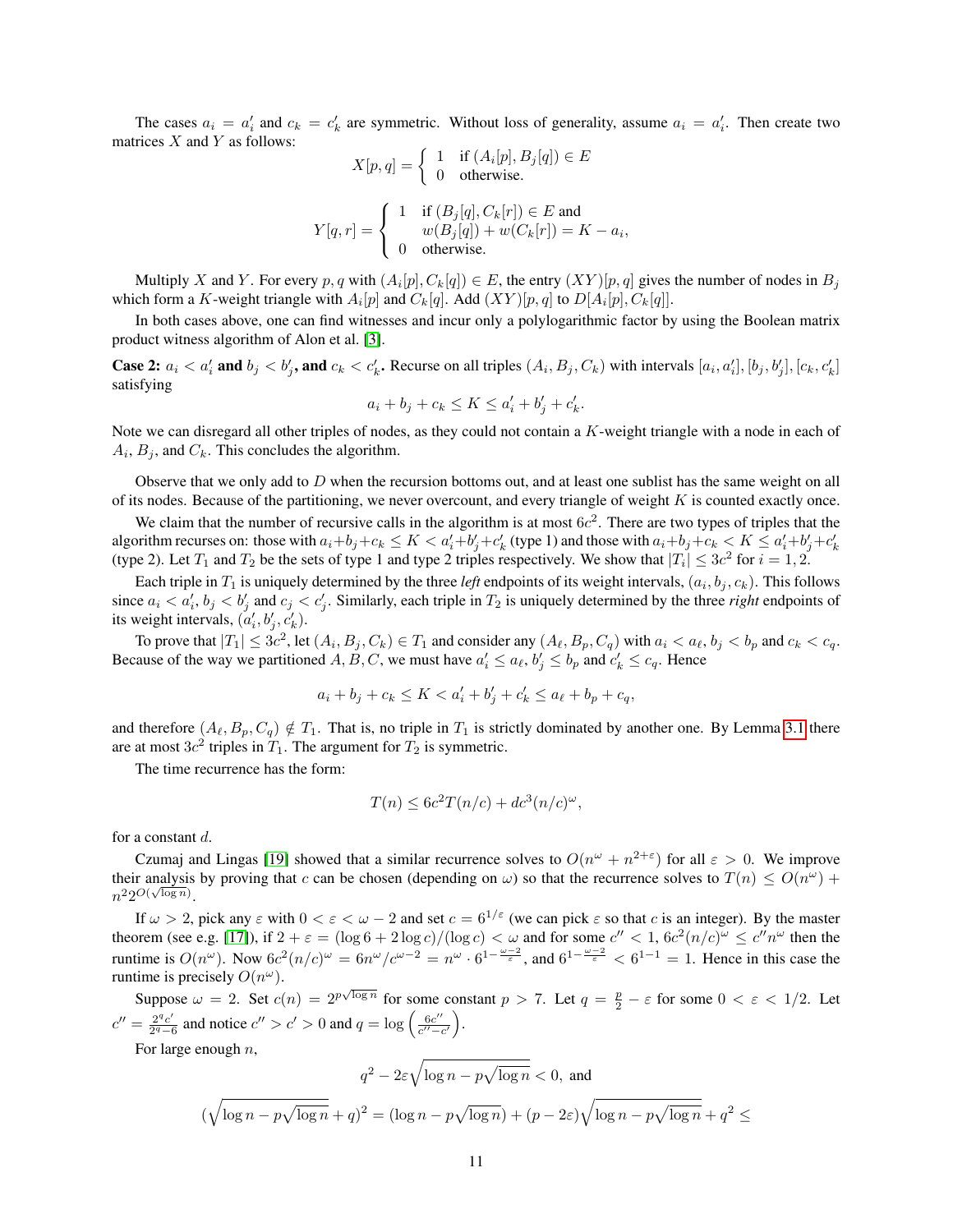$$
\log n + q^2 - 2\varepsilon \sqrt{\log n - p\sqrt{\log n}} < \log n.
$$

Hence,  $\sqrt{\log n - p\sqrt{\log n}} + q < \sqrt{\log n}$ . Substituting  $q = \log \frac{6c^n}{c^n - q}$  $\frac{6c''}{c''-c'}$ ,  $p\sqrt{\log n} = \log c$  and multiplying by p,

$$
\log(6c'') + p\sqrt{\log\frac{n}{c}} < p\sqrt{\log n} + \log(c'' - c').
$$

Raising 2 to the power of each side, adding  $cc'$  to both sides and then multiplying both sides by  $n^2$ , we obtain

$$
n^2 (6c'' \cdot 2^p \sqrt{\log(n/c)} + cc') < c'' n^2 2^p \sqrt{\log n}.
$$

By the induction hypothesis, however, the left hand side is at least  $6c^2T(n/c) + c'c^3(n^2/c^2) \ge T(n)$ . We get that By the induction hypothesis, nowever, the felt hand side is at least of  $T(h/e) + e e^{\lambda h}/e^{\lambda h} \geq T(h)$ . We get that  $T(n) \leq e^{n} n^2 2^{p\sqrt{\log n}}$  and hence by induction our algorithm takes  $n^2 \cdot 2^{O(\sqrt{\log n})}$  time.

Theorem [3.2](#page-9-1) can be viewed as an efficient reduction from counting node-weighted triangles to counting unweighted triangles. However the reduction does not preserve the sparsity of the original graph, and hence a very good algorithm for counting/finding triangles in a sparse unweighted graph does not necessarily imply an algorithm with a comparable running time for node-weighted graphs<sup>[3](#page-11-0)</sup>. Furthermore, because of the sorting, the method used in Theorem [3.2](#page-9-1) would require *linear* space to solve weighted triangle problems in truly subcubic time. Note however, that there may be an algorithm for triangle finding which runs in  $O(n^{3-\epsilon})$  time and uses  $n^{o(1)}$  space; the trivial  $O(n^3)$ time algorithm uses only  $O(\log n)$  space. With the reduction in Theorem [3.2](#page-9-1) such an algorithm would not translate to a small space subcubic algorithm for node-weighted triangle finding. The linear space usage of the reduction also means that the corresponding reduction from counting or finding weighted  $H$ -subgraphs to counting or finding triangles would require  $n^{\Omega(k)}$  space. To resolve these issues, we give a completely different construction which reduces the problem of finding a weighted triangle to a small number of instances of finding unweighted triangles in graphs with the same number of nodes and edges.

We first observe that all versions of the weighted triangle existence problems can be reduced to the K-weight (exact weight) case with a poly( $log W$ ) runtime overhead, where W is the maximum weight in the graph. Hence we can concentrate on the exact weight case.

<span id="page-11-1"></span>Theorem 3.3 *Suppose there is a* T(m, n, W) *time and* S(m, n, W) *space algorithm which determines if there is a triangle of weight* 0*, in an node or edge weighted graph on* n *nodes and* m *edges with maximum weight* W*. Let* K *be any integer. Then given an n-node* m-edge graph with node or edge weights at most W, there are  $O(S(m, n, W))$ *space algorithms for finding a triangle of weight at least* K *and for finding a maximum weight triangle, with time*  $O(T(m, n, W) \log W)$  and  $O(T(m, n, W) \log^2 W)$ *, respectively.* 

Given a B-bit integer x we define  $pre_i(x)$ , the *i*th prefix of x, to be the integer obtained from x by removing the last  $B - i$  bits of x. We will use  $pre_i(x)$  to denote both the prefix integer and its representation as a bit sequence. The proof of Theorem [3.3](#page-11-1) relies on Proposition [3.4](#page-11-2) below. We use Proposition [3.4](#page-11-2) to process the integer weights in a given weighted triangle instance by creating new instances of 0-weight triangle in which the weights are the prefices  $pre_i(\cdot)$ for some *i*, or the prefices concatenated with a single bit, as in  $pre<sub>i</sub>(x)1$  or  $pre<sub>i</sub>(x)0$ .

<span id="page-11-2"></span>**Proposition 3.4** *For three integers*  $x, y, z$  *we have that*  $x + y > z$ *, if and only if one of the following holds:* 

- *there exists an i such that*  $pre<sub>i</sub>(x) + pre<sub>i</sub>(y) = pre<sub>i</sub>(z) + 1$ *, or*
- there exists an *i* such that  $pre_{i+1}(x) = pre_i(x)1$ ,  $pre_{i+1}(y) = pre_i(y)1$ ,  $pre_{i+1}(z) = pre_i(z)0$  and  $pre_i(x) +$  $pre_i(y) = pre_i(z)$ .

**Proof:** If one of the two conditions holds, we clearly have  $x + y > z$ . We only need to prove the opposite direction. Suppose  $x + y > z$ . Then there exists some i with  $pre_i(x) + pre_i(y) \ge pre_i(z) + 1$ . Consider the smallest such i. If  $pre_i(x) + pre_i(y) = pre_i(z) + 1$ , then we are done, so assume  $pre_i(x) + pre_i(y) \ge pre_i(z) + 2$ . Then we have that

<span id="page-11-0"></span><sup>&</sup>lt;sup>3</sup>We note that an  $O(m^{1.41})$  runtime for counting weighted triangles is possible using the high degree/low degree method of Alon, Yuster, and Zwick [\[5\]](#page-17-7).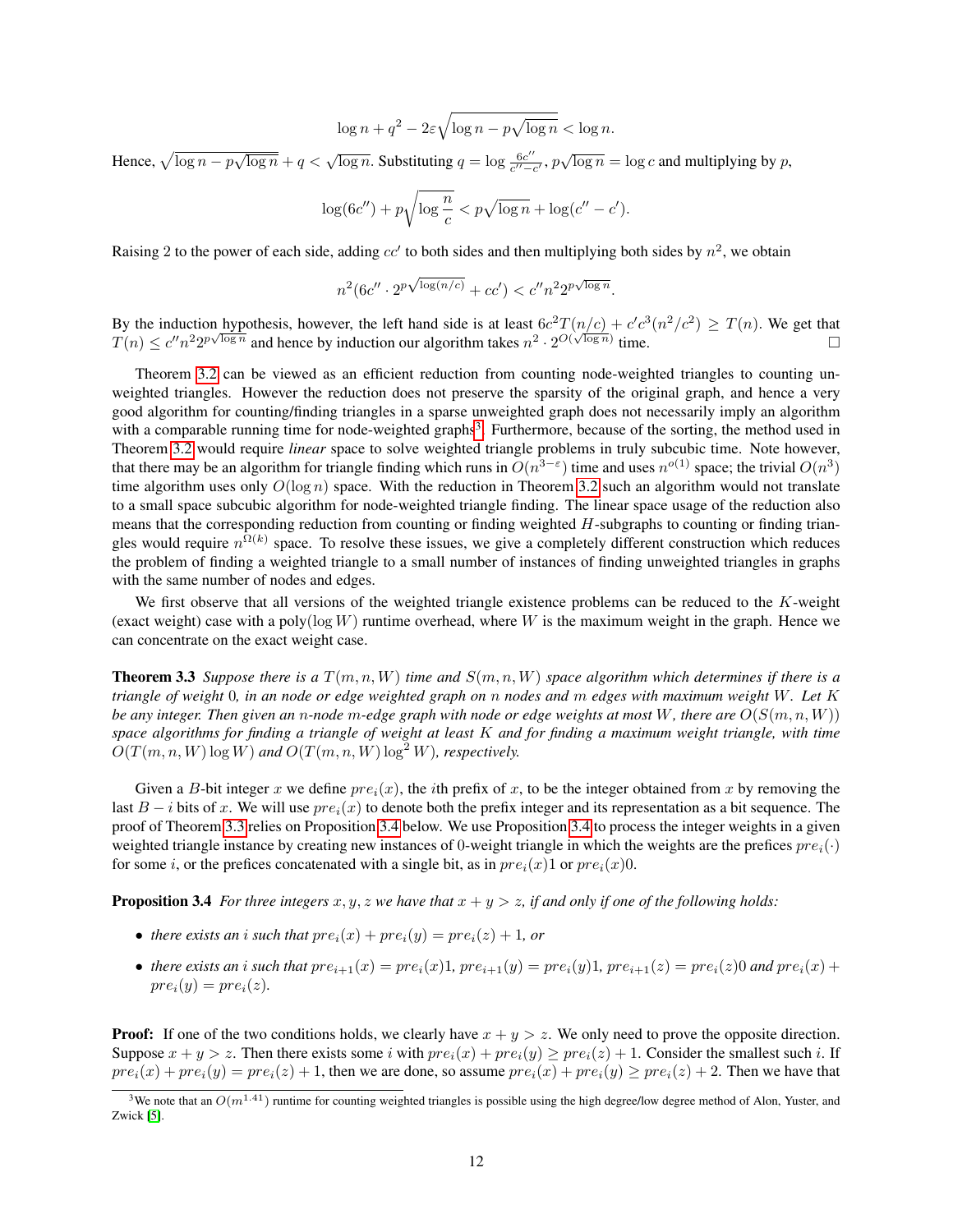$pre_{i-1}(x) + pre_{i-1}(y) \le pre_{i-1}(z)$ . For some  $b_1, b_2, b_3 \in \{0, 1\}$ ,  $pre_i(x) = pre_{i-1}(x)b_1$ ,  $pre_i(y) = pre_{i-1}(y)b_2$ and  $pre_i(z) = pre_{i-1}(z)b_3$ , and

$$
2(pr e_{i-1}(x) + pre_{i-1}(y)) + 2 \ge 2(pr e_{i-1}(x) + pre_{i-1}(y)) + b_1 + b_2 \ge pre_i(z) + 2 =
$$
  

$$
2pre_{i-1}(z) + b_3 + 2 \ge 2(pr e_{i-1}(x) + pre_{i-1}(y)) + 2 + b_3.
$$

Hence we have that  $b_3 = 0$ ,  $b_1 = b_2 = 1$  and  $pre_{i-1}(x) + pre_{i-1}(y) = pre_{i-1}(z)$ .

Now we can prove the Theorem:

**Proof of Theorem [3.3.](#page-11-1)** The maximum weight triangle problem can be reduced to the  $> K$ -weight triangle problem just by binary searching for the maximum weight. This incurs an overhead of  $\log W$  in the running time and no space overhead. Hence we just reduce the  $> K$ -weight triangle problem to the 0-weight triangle problem. We assume that we have a  $T(m, n, W)$  time,  $S(m, n, W)$  space algorithm which can find a triangle of weight exactly 0 if one exists. Given this algorithm it is straightforward to obtain an  $O(T(m, n, W))$  time,  $O(S(m, n, W))$  algorithm which finds a triangle of weight K for any given K. We will give a procedure which given K, determines whether there is a triangle in the graph of weight sum  $> K$ . We give the reduction for edge weighted graphs. The node-weighted graph case is similar.

Implicitly build a tripartite graph  $G' = (V', E')$  from  $G = (V, E)$  by creating three copies  $V_1, V_2, V_3$  of the vertex set V and set  $V' = V_1 \cup V_2 \cup V_3$ . For every  $u \in V$ , let  $u^i$  denote its copy in  $V_i$ . Then  $E' = \{(u^i, v^j) \mid (u, v) \in$  $E, i, j \in \{1, 2, 3\}, i \neq j\}$ . Let  $W = \max_{u,v} |w(u,v)|$ . We set up the weights  $w'$  for  $G'$  as follows: we let  $w'(u^1, v^j) =$  $w(u, v) + W$  for  $j \in \{2, 3\}$  and  $w'(u^2, v^3) = 2W + K - w(u, v)$ . Now, a triangle  $a^1, b^2, c^3$  with the property that  $w'(a^1, b^2) + w'(a^1, c^3) > w'(b^2, c^3)$  exists in G' iff there is a triangle  $a, b, c$  in G of weight sum > K. To create a procedure which determines whether there is such a triangle in  $G'$  we use Proposition [3.4.](#page-11-2)

The integers in G' have  $O(\log W)$  bits. We create  $O(\log W)$  instances of 0–weight triangle as follows. For every prefix  $i = 0, \ldots, O(\log W)$  create two instances of 0-weight triangle  $G_{i1}$  and  $G_{i2}$ .

For every  $(u^j, v^k) \in E'$ ,  $(u^j, v^k)$  is also an edge in  $G_{i1}$  with weight  $pre_i(w'(u^j, v^k))$  if  $j = 1$  and  $k \in \{2, 3\}$  and with weight  $-pre_i(w'(u^j, v^k)) - 1$  otherwise. This corresponds to the first bullet of Proposition [3.4.](#page-11-2)

For every  $(u^j, v^k) \in E'$ ,  $(u^j, v^k)$  is an edge in  $G_{i2}$  if  $j = 1$  and  $pre_{i+1}(w'(u^j, v^k)) = pre_i(w'(u^j, v^k))1$ , or if  $j = 2, k = 3$  and  $pre_{i+1}(w'(u^j, v^k)) = pre_i(w'(u^j, v^k))$ 0. The weight of  $(u^j, v^k)$  in  $G_{i2}$  is  $pre_i(w'(u^j, v^k))$  if  $j = 1$  and  $-pre_i(w'(u^j, v^k))$  otherwise. This corresponds to the second bullet of Proposition [3.4.](#page-11-2)

By Proposition [3.4,](#page-11-2) there is a triangle with weight > K in G if and only if for some  $i \in \{0, \ldots, O(\log W)\}\$  and  $b \in \{1, 2\}$ , the graph  $G_{ib}$  contains a 0-weight triangle.

We note that we do not need to explicitly construct the graphs  $G_{ib}$ . Whenever the 0-weight triangle algorithm needs to know whether a particular edge exists and (if so) what its weight is, we compute this by checking the adjacency matrix of the original graph. Hence there is no space overhead.

We now give a tight reduction from node-weighted triangle finding to triangle finding which is both time and space efficient.

<span id="page-12-1"></span>**Theorem 3.5** Suppose there is a  $T(m, n)$  time,  $S(m, n)$  space algorithm which finds a triangle in an n-node,  $m$ -edge graph, or determines that the graph is triangle-free. Let K be any integer. Then there is a  $T(m, n) \cdot 2^{O(\sqrt{\log W})}$ *time,* O(S(m, n)) *space randomized algorithm which finds a* K*-weight triangle in an* n *node* m *edge graph with node weights in*  $[1, W]$ *, or determines that such a triangle does not exist, with high probability at least*  $1 - 1$ /poly(*W*).

Our method relies on the existence of a good three-party communication protocol for Exactly-W. Exactly-W is the multiparty communication problem where  $w \in [W]$  is known to all parties, the *i*th party has an integer  $n_i \in [1, W]$ on its forehead and can thus see all  $n_j$  but  $n_i$ ; all parties wish to determine if  $\sum_i n_i = w$ . This problem was defined by Chandra, Furst, and Lipton [\[13\]](#page-17-12). They showed that Exactly-W has three-party communication complexity  $\sim$  $O(\sqrt{\log W})$ , but they did not give an effectively computable version of their protocol. We show how to modify the protocol so that it can be used to obtain a fast exact triangle algorithm. A crucial aspect of the protocol is that it does not have false positives: if the sum is not  $w$  then it always rejects.

<span id="page-12-0"></span>**Theorem 3.6** Exactly-W has a simultaneous randomized three-party protocol with  $O(\sqrt{\log W})$  communication com*plexity, where each party runs a*  $2^{O(\sqrt{\log W})}$  *time algorithm and has access to*  $2^{O(\sqrt{\log W})}$  *public random bits. In plexity, where each party runs a*  $2^{O(\sqrt{\log W})}$  *ime algorithm and has access to*  $2^{O(\sqrt{\log W})}$  *pu*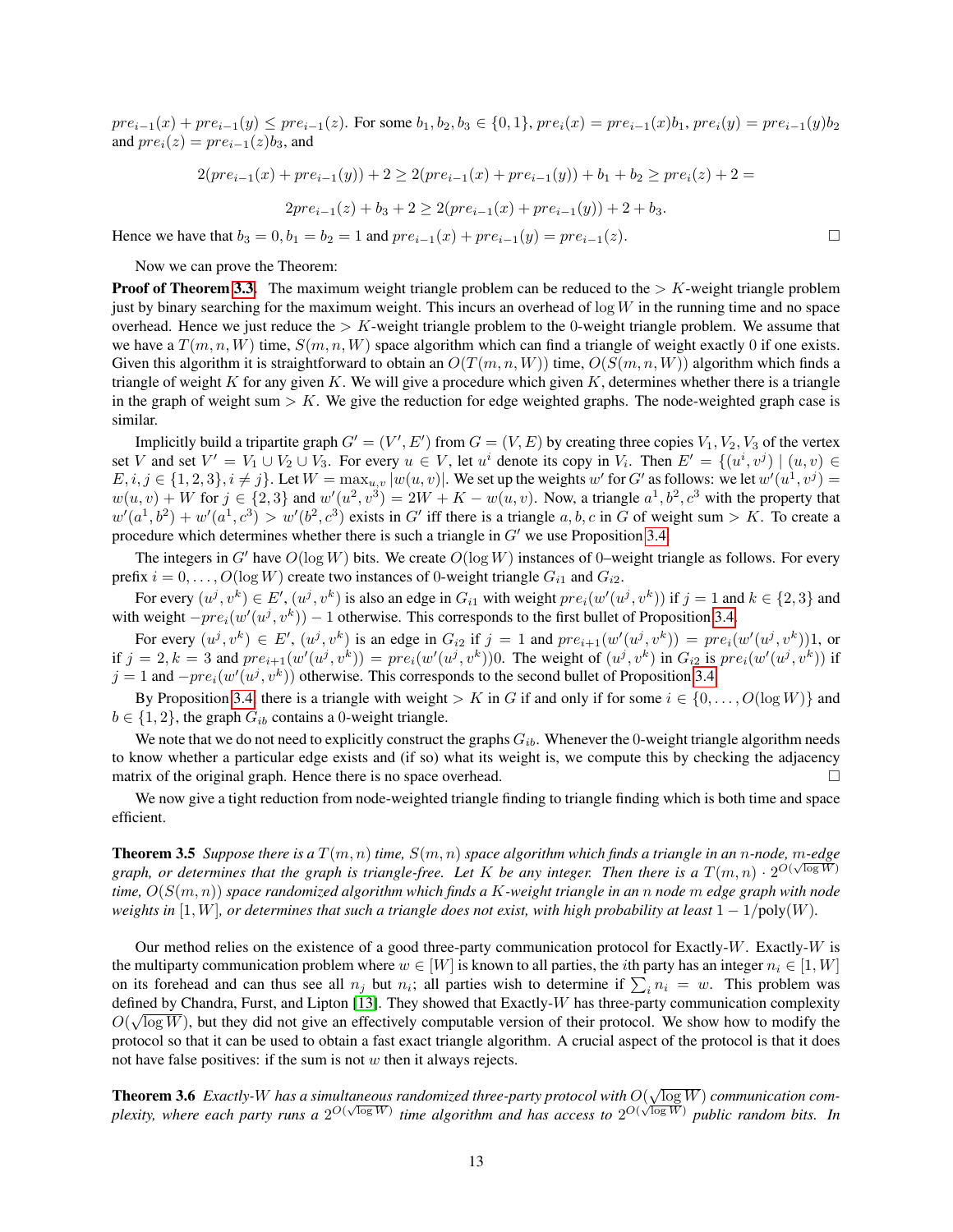*particular, consider an instance*  $(w_1, w_2, w_3) \in [W]$  *of Exactly-W for three parties. If*  $w_1 + w_2 + w_3 = w$  *then the protocol* accepts *with probability at least*  $1 - 1/poly(W)$ *, and if*  $w_1 + w_2 + w_3 \neq w$  *then the protocol always* rejects.

We note that by making the acceptance probability  $1/2^{\Omega(\sqrt{\log W})}$ , one can easily modify the protocol of Theo-rem [3.6](#page-12-0) so that it has  $O(1)$  communication complexity, and each party runs a poly( $\log W$ ) time algorithm and has access to 2 log W public random bits.

**Proof:** Let us survey the protocol in [\[13\]](#page-17-12), then describe how to adapt it. Their protocol is deterministic, uses **Proof:** Let us survey the protocol in [15], then describe now to adapt it. Their protocol is deterministic, uses  $O(\sqrt{\log W})$  bits of communication, and is non-constructive. At the heart of the protocol is a "hash" function from  $[W]$  to  $[k]$ , where  $k \ll W$ , which we now describe. Let  $S \subseteq [W]$  be 3-AP-free, meaning that it contains no arithmetic progression of length three. It is known that for all W, there is a constant  $c > 0$  and 3-AP-free set  $S \subseteq [W]$ of size  $cW/2^{c\sqrt{\log W}}$ . Consider a random translate of S, i.e. a set of the form  $S_i = \{x + y_i \mid x \in S\}$  for a uniform random  $y_i \in \{-W, \ldots, W\}$ . The set  $[W]$  is covered by  $k \le O(\frac{W}{|S|} \log W) \le O(2^{c\sqrt{\log W}} \log W)$  random translates  $\{S_1, \ldots, S_k\}$  with probability at least  $1 - 1/\text{poly}(W)$ , where each  $|S_i| = |S|$ , and each  $S_i$  is 3-AP-free. For  $x \in [W]$ , define  $h(x)$  to be the smallest  $i \in [k]$  such that  $x \in S_i$ .

Now we describe the protocol. Each party holds two of the  $w_i \in [W]$  (along with knowledge of w) and wants to know if  $w_1 + w_2 + w_3 = w$ . Observe that each party "knows" what its missing number ought to be if the sum is w, for example the party holding  $w_1$  and  $w_2$  knows that  $w_3$  should be  $w - w_1 - w_2$ . The *i*th party computes its own  $x_i = w_1 + 2w_2 + 3w_3$ , using the difference between w and its two known integers in place of its missing integer, then sends  $h(x_i)$  using  $O(log(W/|S|))$  bits. We claim that  $w_1 + w_2 + w_3 = w$  if and only if  $h(x_1) = h(x_2) = h(x_3)$ , so the protocol accepts if and only if all messages are identical. If  $w_1 + w_2 + w_3 = w$ , then obviously  $x_1 = x_2 = x_3$ . If  $w_1+w_2+w_3 \neq w$ , we claim that  $x_1, x_2, x_3$  is a three-term arithmetic progression; by construction of S, it follows that not all  $h(x_i)$  are equal. Let  $\alpha = w - w_1 - w_2 - w_3 \neq 0$ . Then  $x_1 = (w - w_2 - w_3) + 2w_2 + 3w_3 = (\alpha + w_1) + 2w_2 + 3w_3$ ,  $x_2 = w_1 + 2(w - w_1 - w_3) + 3w_3 = w_1 + 2(\alpha + w_2) + w_3$ ,  $x_3 = w_1 + 2w_2 + 3(\alpha + w_3)$ . Letting  $a = w_1 + 2w_2 + 3w_3$ , we have  $x_1 = a + \alpha$ ,  $x_2 = a + 2\alpha$ ,  $x_3 = a + 3\alpha$ , a progression.

A possible obstacle to obtaining a constructive version of the protocol from [\[13\]](#page-17-12) described above is the 3-AP-Free set S. Behrend [\[9\]](#page-17-13) (building on Salem and Spencer [\[41\]](#page-19-12)) gave the first 3-AP-free S of size  $\Omega(W^{1-c/\sqrt{\log W}})$ . His proof gives a procedure for generating elements of  $S$ , but in the above protocol we need to be able to recognize members of S; it is not clear how to do this quickly with Behrend's set. Fortunately, Moser [\[35\]](#page-18-14) later gave a 3-AP-free S of comparable size for which membership of a ( $log W$ )-bit number x can be determined in  $O(poly(log W))$  time.

Now suppose that each party i can test membership in S, then they could determine  $h(x_i)$  in  $2^{O(\sqrt{\log W})}$  time by  $\frac{1}{2} \log \frac{N}{\sqrt{\log W}}$  is  $\frac{1}{2} \log \frac{N}{\sqrt{\log W}}$ . enumerating through all  $2^{O(\sqrt{\log W})}$  random translates  $S_j$ . Then they can easily send  $\log(2^{O(\sqrt{\log W})}) = O(\sqrt{\log W})$ bits describing  $h(x_i)$ . Using this version of the protocol the three parties can determine whether  $w_1 + w_2 + w_3 = w$ , bits describing  $h(x_i)$ . Using this version of the protocol the three parties can determine whether  $w_1 + w_2 + w_3 = w$ , with high probability. The protocol requires  $2^{O(\sqrt{\log W})}$  public random bits,  $O(\sqrt{\log W})$  bits of communica with ligh probability. The protocol requires  $2^{(N-2)}$  public random bits,  $O(\sqrt{\log W})$  bits of communication, and each party runs a  $2^{O(\sqrt{\log W})}$  time algorithm.

**Proof of Theorem [3.5.](#page-12-1)** Let  $G = (V, E)$  be a given graph. Let  $V = \{v_1, \ldots, v_n\}$  and let G have weights w :  $V \to \{1, \ldots, W\}$ . We run the following algorithm. Let  $B = O(\sqrt{\log W})$  be the communication complexity of the simultaneous protocol in Theorem [3.6.](#page-12-0) The algorithm cycles over every possible sequence  $b_1, b_2, b_3$ , where  $b_j \in$  $\{0,1\}^*$  and  $|b_j| \leq B$  for  $j \in \{1,2,3\}$ . These sequences represent all possible simultaneous communications that could take place. Note the number of sequences is  $2^{O(\sqrt{\log W})}$ .

Given a possible communication sequence S, we *implicitly* construct a graph  $G'_S$  on 3n nodes.  $G'_S$  is tripartite with vertex partitions  $V^1 = \{v_1^1, \ldots, v_n^1\}, V^2 = \{v_1^2, \ldots, v_n^2\}, V^3 = \{v_1^3, \ldots, v_n^3\}.$  For  $i \in \{1, 2, 3\}$  and  $k, \ell \in [n],$ there is an edge between  $v_k^i$  and  $v_\ell^{i+1}$  (the indexing is done mod 3) iff (1)  $(v_k, v_\ell) \in E$  and (2) the *i*th party accepts while holding  $w(v_k)$  and  $w(v_\ell)$  and viewing communication sequence S.

If one finds a triangle in  $G'_S$  then the corresponding triangle in G has weight K, by the correctness of the protocol. If there is a K-weight triangle in G, then with constant nonzero probability there is a triangle in  $G'_S$  for some S, after  $2^{O(\sqrt{\log W})}$  runs of the algorithm. We do not need to construct any of the graphs  $G'_S$ , rather every time we need to check whether an edge  $(v_j^i, v_k^{i+1})$  is in  $G_S'$ , we run the protocol of Theorem [3.6](#page-12-0) for party i in  $2^{O(\sqrt{\log W})}$  time, making sure it matches  $S$ .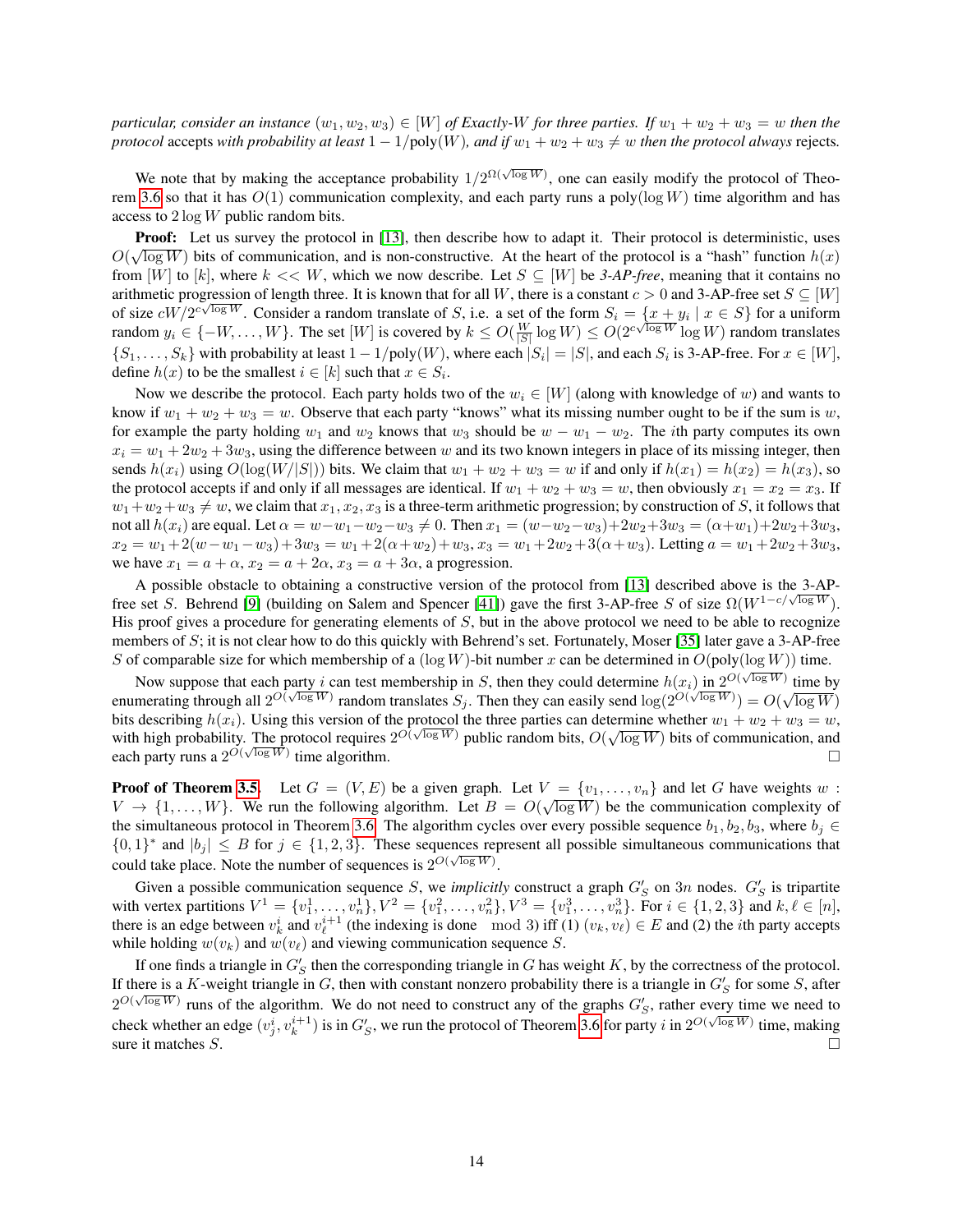### 4 Hardness for Edge Weighted Subgraphs

The methods for finding weighted triangles described in the previous section still fail in the edge weighted case. No truly subcubic algorithms are known for finding a weighted triangle in an *edge-weighted* graph, for any of the three versions of the problem we have considered. Finding a maximum weight triangle in truly subcubic time has received recent attention (e.g. [\[46,](#page-19-3) [47,](#page-19-4) [19\]](#page-18-4)) due to its connection to all pairs shortest paths (APSP). This connection has recently been made formal by the authors [\[48\]](#page-19-5): a truly subcubic algorithm for maximum weight triangle in an edge-weighted graph exists if and only if there is a truly subcubic algorithm for APSP. Thus understanding edge-weighted triangle problems could explain why it seems so difficult to obtain a truly subcubic algorithm for APSP. In this section we relate the exact version of the edge-weighted triangle problem to 3SUM and the multivariate quadratic equations problem. We say that a triangle in an edge-weighted graph has  $K$ -edge-weight if the sum of its edge weights is  $K$ .

#### 4.1 3SUM

First we show a connection between finding K-edge-weight triangles and the 3SUM problem, which is widely believed to have no truly subquadratic algorithm (cf.  $[24]$ ). Our goal is to show that if the K-edge-weight triangle problem can be solved in truly subcubic time then 3SUM is solvable in truly subquadratic time. We first prove by a direct reduction that if the K-edge-weight triangle problem can be solved in  $O(n^{2.5-\epsilon})$  time then 3SUM is solvable in  $O(n^{2-\epsilon'})$  time. After this, we use combine our ideas with a recent result by Patrascu [\[38\]](#page-19-6) to show a tight relationship between the two problems.

**Theorem 4.1** If for some  $\varepsilon > 0$  there is an  $O(n^{2.5-\varepsilon})$  algorithm for finding a 0-edge-weight triangle in an n node graph, then there is a randomized algorithm which solves  $3SUM$  on *n* numbers in expected  $O(n^{\frac{8}{5}}+n^{2-\frac{4}{5}\epsilon})$  time.

**Proof:** Suppose we are given an instance  $(A, B, C)$  of 3SUM so that A, B and C are sets of n integers each. We first use a hashing scheme given by Dietzfelbinger [\[20\]](#page-18-16) and used by Baran, Demaine and Patrascu [\[7\]](#page-17-6) which maps each distinct integer independently to one of  $n/m$  buckets where m is a parameter we will choose later <sup>[4](#page-14-0)</sup>. For each  $i \in [n/m]$ , let  $A_i, B_i$ , and  $C_i$  be the sets containing the elements hashed to bucket i. The hashing scheme has two nice properties:

- 1. for every pair of buckets  $A_i$  and  $B_j$  there are two buckets  $C_{k_{ij0}}$  and  $C_{k_{ij1}}$  (which can be located in  $O(1)$  time given  $i, j$ ) such that if  $a \in A_i$  and  $b \in B_j$ , then if  $a + b \in C$  then  $a + b$  is in either  $C_{k_{ij0}}$  or  $C_{k_{ij1}}$ ,
- 2. the number of elements which are mapped to buckets with  $> 3m$  elements is  $O(n/m)$  in expectation.

After the hashing we process all elements that get mapped to large buckets (size  $> 3m$ ) as follows. Suppose that  $a \in A$  is an element mapped to a large bucket. Then go through all elements b of B and check whether  $a + b \in C$ . Process elements of B and C mapped to large buckets similarly. This takes  $O(n^2/m)$  time overall in expectation.

Now the buckets  $A_i, B_i, C_i$  for all  $i \in [n/m]$  contain  $O(m)$  elements each. For each  $i \in [n/m]$ , pick an arbitrary ordering of the elements of  $A_i$  and then denote by  $A_i[k]$  the kth element in  $A_i$ . Similarly, denote by  $B_i[k]$  and  $C_i[k]$ the *k*th elements of  $B_i$  and  $C_i$ .

For every  $c \in [2m]$  we will create an instance of 0-edge-weight triangle as follows. For every  $i \in [n/m]$ , create nodes  $x_i$  and  $y_j$ . For every  $s \in [m]$  and  $t \in [m]$  create a node  $z_{st}$ . Add an edge  $(x_i, z_{st})$  for every  $i, s, t$  with weight  $A_i[s]$ . Add an edge  $(z_{st}, y_j)$  for every  $j, s, t$  with weight  $B_j[t]$ . For every  $i, j$  add an edge  $(x_i, y_j)$  with weight  $C_{k_{ij0}}[c]$ if  $c \leq m$  and  $C_{k_{ij}1}[c-m]$  if  $c > m$ .

If in any one of the  $2m$  instances there is a triangle of edge weight 0, then this triangle has the form  $x_i$ ,  $z_{st}$ ,  $y_j$  and hence  $A_i[s], B_j[t], C_{k_{ij}}[c]$  for some c is a solution to the 3SUM instance. Suppose on the other hand that there is a solution  $a, b, d$  of the 3SUM instance. Either we found this solution during the reduction to 0-edge-weight triangle, or  $a = A_i[k], b = B_j[\ell]$  and  $d = C_{k_{i,j}f}[p]$ , for  $f \in \{0,1\}$ ,  $k, \ell, p \in \{1, \ldots, m\}$ , and  $i, j \in \{1, \ldots, n/m\}$ . Then consider instance  $c = fm + p$ . The triangle  $x_i, y_j, z_{k\ell}$  has weight  $A_i[k] + B_j[\ell] + C_{k_{i,j}f}[p] = a + b + d$ .

Each graph has  $O(n/m + m^2)$  nodes and can be constructed in  $O(n^2/m^2 + m^4)$  time. The entire reduction takes  $O(n^2/m + m^4)$  expected time. By setting  $m = \Theta(n^{1/3})$  we obtain  $O(n^{1/3})$  instances of 0-edge-weight triangle,

<span id="page-14-0"></span><sup>4</sup>The scheme performs multiplications with a random number and some bit shifts hence we require that these operations are not too costly. We can ensure this by first mapping the numbers down to  $O(\log n)$  bits, e.g. by computing modulo some sufficiently large  $\Theta(\log n)$  bit prime.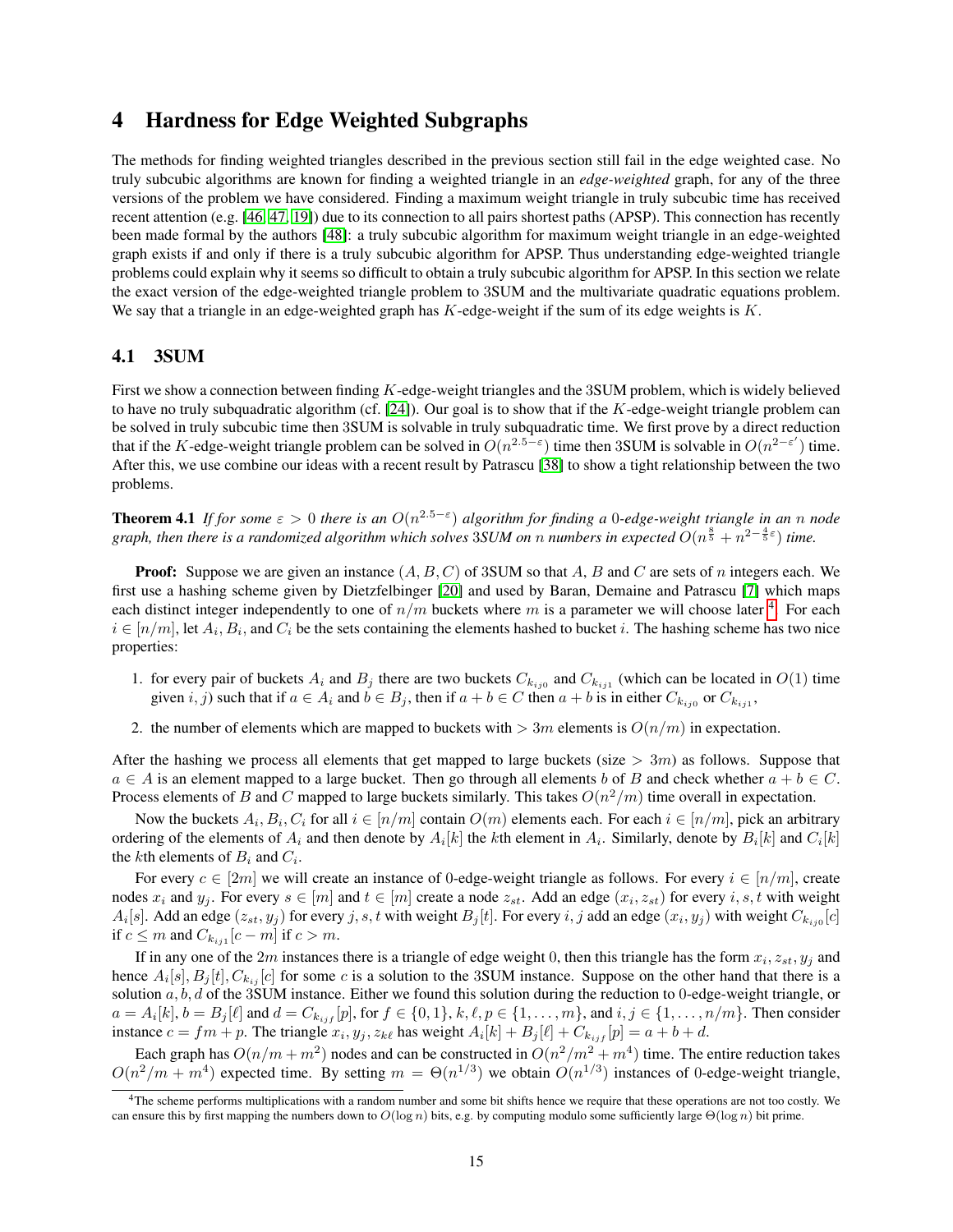each on  $O(n^{2/3})$  nodes. Hence if a 0-edge-weight triangle in an N node graph can be found in  $O(N^{2.5-\epsilon})$  time, then 3SUM is in  $O(n^{5/3} + n^{\frac{1}{3} + \frac{(2.5 - \varepsilon)2}{3}}) = O(n^{5/3} + n^{2 - \varepsilon \frac{2}{3}})$  time.

We note that the reduction can be improved slightly by instead of creating  $n^{1/3}$  instances of size  $n^{2/3}$  we create one instance of size  $n^{4/5}$ . Then an  $O(n^{2.5-\epsilon})$  algorithm for 0-edge-weight triangle would imply an  $O(n^{8/5}+n^{2-\frac{4}{5}\epsilon})$ algorithm for 3SUM. To do this, for each i and j create  $2\sqrt{m}$  copies  $x_{ic}$  and  $y_{jc}$  (for  $c=1,\ldots,2\sqrt{m}$ ) of the original nodes  $x_i$  and  $y_j$ . For each c and each node  $z_{st}$  the weight of edge  $(x_i, z_{st})$  is  $A_i[s]$  and that of edge  $(y_j, z_{st})$  is  $B_j[t]$ . Now there are  $4m$  instances  $(x_{ic}, y_{jc})$  of the original edge  $(x_i, y_j)$  and we can place the  $2m$  numbers of  $C_{k_{ij0}} \cup C_{k_{ij1}}$ From these edges so that each number appears at least once. Now we have one instance on  $O(n/\sqrt{m}+m^2)$  nodes created in  $O(n^2/m + m^4)$  time. By setting  $m = n^{2/5}$  we obtain the result.

Recently, Patrascu [\[38\]](#page-19-6) gave a reduction from 3SUM to a problem called Convolution-3SUM problem. Combining his result with our ideas, we show that if one can find a 0–weight triangle in truly subcubic time, then 3SUM can be solved in truly subquadratic time, thus tightening the relationship between the two problems.

Convolution-3SUM problem is the following problem: given arrays  $A[0 \dots N]$ ,  $B[0 \dots N]$  and  $C[0 \dots N]$ , find some i, j with  $A[i] + B[j] = C[i + j]$ .

**Theorem 4.2 (Patrascu [\[38\]](#page-19-6))** *If Convolution-3SUM can be solved in*  $O(N^2/f(N))$  *time for some function* f, then 3*SUM* can be solved in  $O(n^2/f^{1/3}(n))$  time.

Here we give details on how to reduce Convolution-3SUM to 0–weight triangle.

**Theorem 4.3** If a 0-edge-weight triangle in a graph on c nodes can be found in  $T(c) = O(c^3/f(c))$  time for some function f, then Convolution-3*SUM* on N length arrays can be solved in  $O(N^2/f(\sqrt{N}))$  time time, and 3*SUM* on  $n$ function f, then Convolution-550*m* on *N* tengin<br>integers can be solved in  $O(n^2/f^{1/3}(\sqrt{n}))$  time.

**Proof:** Consider an instance  $A, B, C$  of Convolution-3SUM of length N. We want to find  $i, j$  such that  $A[i]$  + **Proof:** Consider an instance  $A, B, C$  or Convolution-3SUM or length *N*. We want to find  $i, j$  such that  $A[i] + B[j] = C[i + j]$ . For  $i \in [\sqrt{N}]$ , let  $A^i$  be the  $\sqrt{N}$  length array with  $A^i[j] = A[(i-1)\sqrt{N} + j]$ , that is we split  $B[j] = C[i + j]$ . For  $i \in [\sqrt{N}]$ , let  $A^*$  be the  $\sqrt{N}$  length array with  $A^*[j] = A[(i - 1)\sqrt{N} + j]$ , that is we split A up into consecutive chunks of length  $\sqrt{N}$ . We split up B similarly into  $B^i$  for  $i \in [\sqrt{N}]$ . For every nto consecutive chunks of length  $\sqrt{N}$ . We split up B similarly into B<sup>\*</sup> for  $i \in [\sqrt{N}]$ . For every  $i \in [\sqrt{N}]$  we create a complete tripartite graph  $G_i$  on partitions  $L^i$ ,  $R^i$ ,  $S^i$  with  $\sqrt{N}$  nodes each. Let  $L$ node in partition  $L^i$ ,  $R^i$  and  $S^i$  respectively. We add weights to the edges as follows:

- $w(L^{i}[s], R^{i}[t]) = A^{s}[t]$
- $w(R^i[t], S^i[q]) = B^i[q t]$
- $w(L^{i}[s], S^{i}[q]) = -C[(s+i-2)\sqrt{N} + q]$

Now, if we find a 0-edge-weight triangle  $L^{i}[s], R^{i}[t], S^{i}[q]$ , then

$$
0 = As[t] + Bi[q - t] - C[(s + i - 2)\sqrt{N} + q],
$$
  
 
$$
A[(s - 1)\sqrt{N} + t] + B[(i - 1)\sqrt{N} + q - t] = C[(s + i - 2)\sqrt{N} + q],
$$
  
and if  $m_1 = (s - 1)\sqrt{N} + t$ ,  $m_2 = (i - 1)\sqrt{N} + q - t$ , then

$$
m_1 + m_2 = (s + i - 2)\sqrt{N} + q,
$$

and we have found  $A[m_1] + B[m_2] = C[m_1 + m_2]$ .

If on the other hand there is some  $m_1, m_2, m_3 = m_1+m_2$  such that  $A[m_1]+B[m_2] = C[m_1+m_2]$ , then consider If on the other hand there is some  $m_1, m_2, m_3 = m_1 + m_2$  such that  $A[m_1] + B[m_2] = C[m_1 + m_2]$ , then consider  $G_i$  for which  $m_2 = (i - 1)\sqrt{N} + \bar{m}_2$  for  $\bar{m}_2 \in \{0, ..., \sqrt{N} - 1\}$ . Let  $m_1 = (s - 1)\sqrt{N} + t$  for  $0 \le t < \sqrt{N}$ . Consider the edge  $(R^i[t], S^i[\bar{m}_2 + t])$ . It has weight  $B^i[\bar{m}_2] = B[m_2]$ . Edge  $(L^i[s], R^i[t])$  has weight  $A[m_1]$  and Consider the edge  $(K'[t], S'[m_2 + t])$ . It has weight  $B'[m_2] = B[m_2]$ . Edge  $(L'[s], K'[t])$  has weight  $A[m_1]$  and edge  $(L^i[s], S^i[\bar{m}_2 + t])$  has weight  $-C[w]$  for  $w = (s + i - 2)\sqrt{N} + \bar{m}_2 + t = m_1 + m_2$ . Hence there is a triangle with weight  $A[m_1] + B[m_2] - C[m_1 + m_2] = 0$ .

If a 0-edge-weight triangle in a graph on c nodes can be found in  $T(c) = O(c^3/f(c^2))$  time, then Convolution-3SUM on N length arrays can be solved in

$$
\sqrt{N}T(\sqrt{N}) = \sqrt{N} \cdot N^{3/2}/f(N) = N^2/f(N)
$$

time, and hence 3SUM can be solved in  $O(n^2/f^{1/3}(n))$  time.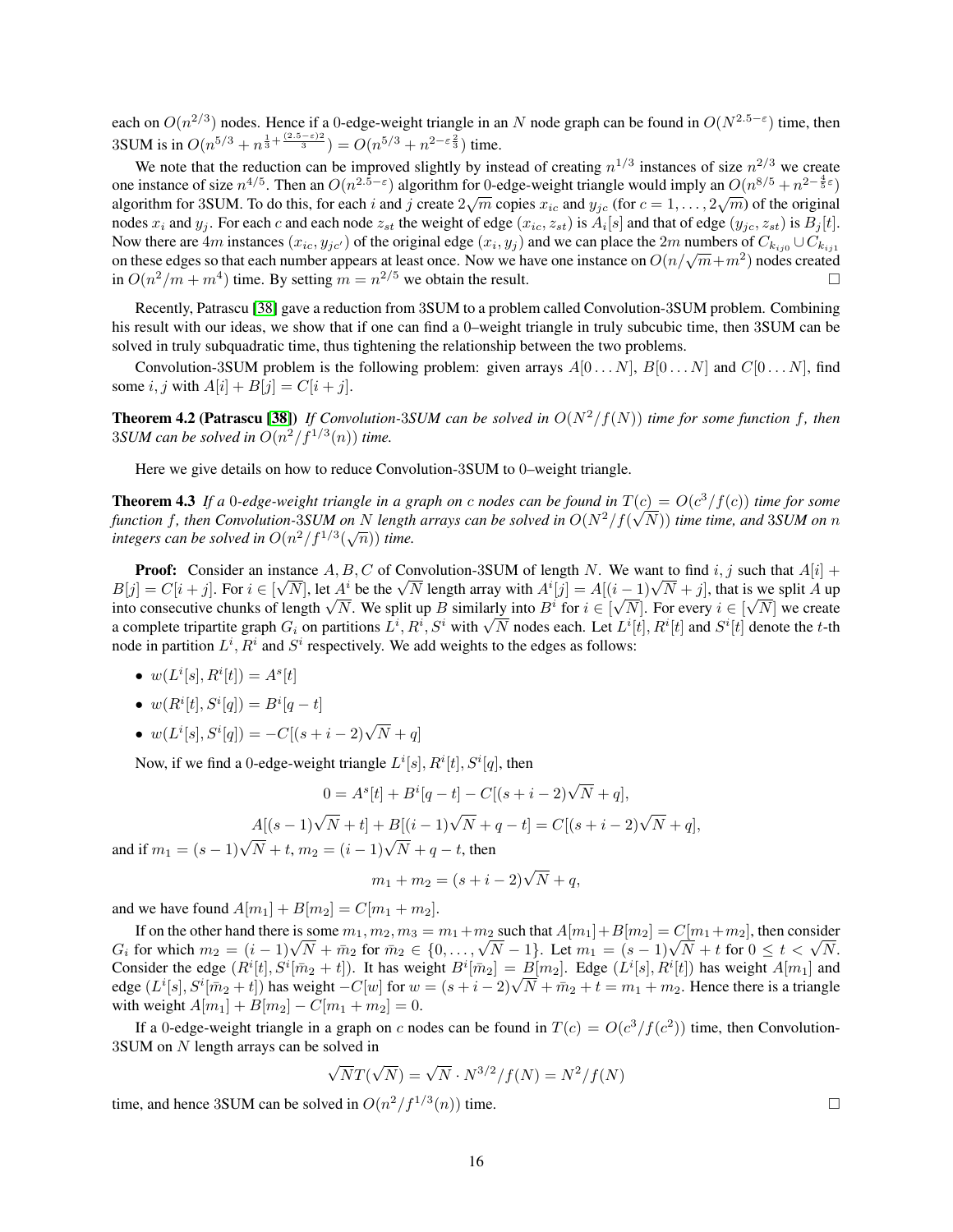**Corollary 4.4** If 0-edge-weight triangle on n node graphs is in  $O(n^{3-\epsilon})$  time, then 3*SUM* on N integers is in  $O(N^{2-\varepsilon/6})$  *time.* 

#### 4.2 Multivariate Quadratic Equations

Finally, we show that faster algorithms for finding edge-weighted triangles would also imply faster algorithms for NP-hard problems. In particular, a better algorithm for exact edge weighted triangle over finite fields could be used to solve MULTIVARIATE QUADRATIC EQUATIONS (abbreviated as MQS) faster than exhaustive search. An instance of MQS consists of a set of m equations over n variables that take values from a finite field  $F$ , where each equation is of the form

$$
p(x_1,\ldots,x_n)=0
$$

for a degree-two polynomial p. The task is to find an assignment  $(x_1, \ldots, x_n) \in F^n$  that satisfies all equations.

Several very important cryptosystems have been designed under the assumption that MQS is intractable even in the average case (e.g. [\[32,](#page-18-17) [37\]](#page-19-13)). A faster algorithm for MQS would help attack these.

To our knowledge, there are no known algorithms for MQS that improve significantly on exhaustive search in the worst case, though some practical algorithms suggest that MQS may have such an algorithm [\[29,](#page-18-18) [18\]](#page-18-19). We show that a better worst-case algorithm for MQS *does* exist, if edge-weighted triangle (or even k-clique) can be solved faster. More precisely, in the  $F$ -WEIGHT k-CLIQUE problem, we are given an edge-weighted undirected graph with weights drawn from a finite field F of  $2^{\Theta(b)}$  elements, and are asked if there is a k-clique whose total sum of edge weights is zero over  $F$ . We consider the hypothesis that this problem can be solved faster than brute-force search. Observe the trivial algorithm can be implemented to run in  $O(b \cdot n^k)$  time.

<span id="page-16-0"></span>**Hypothesis 4.5** *There is a*  $\delta \in (0,1)$  *and some*  $k \geq 3$  *such that* F-WEIGHT  $k$ -CLIQUE *is in*  $O(\text{poly}(b) \cdot n^{\delta k})$  *time over a field*  $F$  of  $2^{\Theta(b)}$  elements.

<span id="page-16-1"></span>**Theorem 4.6** *Hypothesis* [4.5](#page-16-0) *implies that* MQS *over a field* F *on n variables has an algorithm running in*  $O(|F|^{5n})$ *time, for some*  $\delta$  < 1*.* 

In the following paragraphs we establish Theorem [4.6.](#page-16-1) The idea is to reduce MQS to the problem of determining whether a sum of degree-two polynomials has a zero solution, then reduce that problem to edge-weighted  $k$ -clique. Our reduction is very similar to known algorithms for MAX CUT and MAX 2-SAT [\[49\]](#page-19-14), so we only describe it briefly here.

Let  $p_1 = 0, \ldots, p_m = 0$  be an instance of MQS. Let  $F = GF(p^{\ell})$  for some prime p and positive integer  $\ell$ . Let  $K = GF(p^{\ell m})$ . Treat K as an m-dimensional vector space over F, and let  $e_1, \ldots, e_m$  be a basis for this space. Define a polynomial  $P: F^n \to K$  as

$$
P(x_1,\ldots,x_n):=\sum_{i=1}^m \mathbf{e}_i p_i(x_1,\ldots,x_n).
$$

The following is immediate from the representation of K as a vector space over F. Let  $(a_1, \ldots, a_n) \in F^n$ .

 $P(a_1, \ldots, a_n) = 0$  (over K) if and only if for all  $i = 1, \ldots, m$ ,  $p_i(a_1, \ldots, a_n) = 0$  (over F).

Hence we have reduced the original problem to that of finding an assignment  $a \in F^n$  satisfying  $P(a) = 0$  over K. It remains to show that this problem can be reduced to F-WEIGHT k-CLIQUE so that an  $O(\text{poly}(b)n^{\delta k})$  algorithm for F-WEIGHT k-CLIQUE translates to an  $O(poly(m, n)|F|^{\delta n})$  algorithm for MQS. Briefly, the reduction works by

- splitting the set of variables into k parts and listing the  $|F|^{n/k}$  partial assignments for each part,
- building a complete k-partite graph on  $k|F|^{n/k}$  nodes, where the nodes correspond to partial assignments, and
- putting weights (from the field K) on edges  $\{u, v\}$  corresponding to the sum of those monomials in P whose variable are assigned by the partial assignments  $u$  and  $v$ . Here we need to assign degree-one terms via some convention so that we do not overcount the degree-one terms of P.

Find a k-clique with 0 edge weight, when evaluated over K. Note  $|K| \leq |F|^{m}$  poly $(n)$ , so the hypothesis entails that this clique problem is in  $O(poly(m, n)|F|^{\delta n})$  time.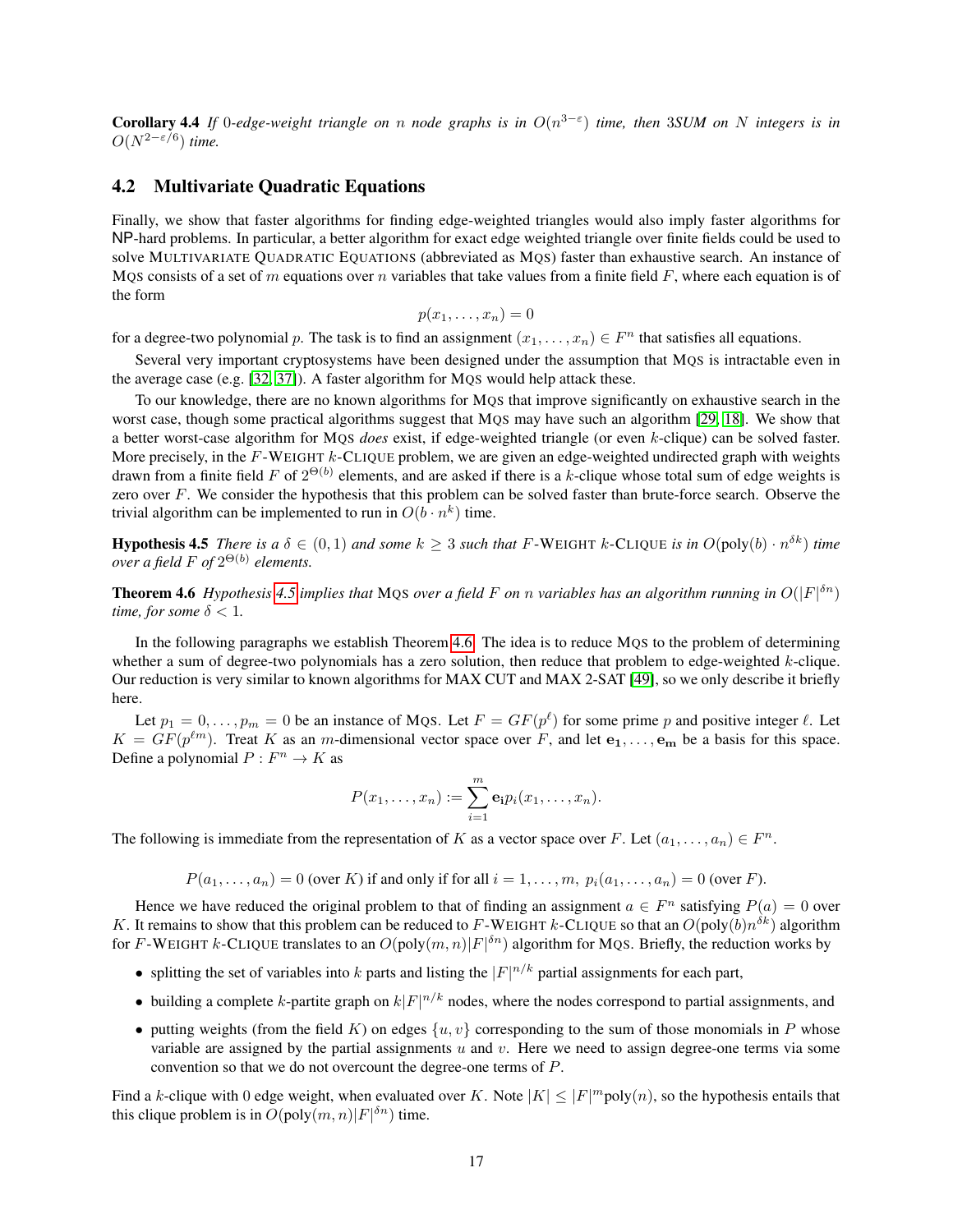# 5 Open Problems

We conclude with three interesting open problems related to this work.

- Is there a  $f(k) \cdot n^{k(1/2-\epsilon)}$ poly $(n)$  time algorithm for #k-MATCHING for some constant  $\epsilon > 0$  and some function f only depending on  $k$ ?
- Can one use a fast distance product algorithm to obtain a fast algorithm for finding a 0-edge-weight triangle?
- Is there any way to find triangles fast without recourse to matrix multiplication?

## 6 Acknowledgements

We thank Yiannis Koutis for calling our attention to the reference [\[28\]](#page-18-9). We are also grateful to Noga Alon for some helpful discussions.

### References

- <span id="page-17-3"></span>[1] N. Alon, P. Dao, I. Hajirasouliha, F. Hormozdiari, and S. C. Sahinalp. Biomolecular network motif counting and discovery by color coding. *Bioinformatics*, 24(13):241–249, 2008.
- <span id="page-17-4"></span>[2] N. Alon and S. Gutner. Balanced families of perfect hash functions and their applications. In *Proc. ICALP*, pages 435–446, 2007.
- <span id="page-17-11"></span>[3] N. Alon and M. Naor. Derandomization, witnesses for boolean matrix multiplication and construction of perfect hash functions. *Algorithmica*, 16:434–449, 1996.
- <span id="page-17-2"></span>[4] N. Alon, R. Yuster, and U. Zwick. Color-coding. *JACM*, 42(4):844–856, 1995.
- <span id="page-17-7"></span>[5] N. Alon, R. Yuster, and U. Zwick. Finding and counting given length cycles. *Algorithmica*, 17:209–223, 1997.
- <span id="page-17-5"></span>[6] V. Arvind and V. Raman. Approximation algorithms for some parameterized counting problems. In *Proc. ISAAC*, pages 453–464, 2002.
- <span id="page-17-6"></span>[7] I. Baran, E. Demaine, and M. Patrascu. Subquadratic algorithms for 3sum. *Algorithmica*, 50(4):584–596, 2008.
- <span id="page-17-0"></span>[8] L. Becchetti, P. Boldi, C. Castillo, and A. Gionis. Efficient semi-streaming algorithms for local triangle counting in massive graphs. In *Proc. ACM SIGKDD*, pages 16–24, 2008.
- <span id="page-17-13"></span>[9] F. A. Behrend. On the sets of integers which contain no three in arithmetic progression. In *Proc. Nat. Acad. Sci.* 23:331–332, 1946.
- <span id="page-17-8"></span>[10] A. Björklund, T. Husfeldt, P. Kaski, and M. Koivisto. Counting Paths and Packings in Halves. In *Proc. ESA*, 578–586, 2009.
- <span id="page-17-10"></span>[11] A. Björklund, T. Husfeldt, P. Kaski, and M. Koivisto. Evaluation of permanents in rings and semirings. Inf. *Process. Lett.*, 110(20):867–870, 2010.
- <span id="page-17-9"></span>[12] A. Björklund, T. Husfeldt, P. Kaski, and M. Koivisto. Fourier meets Möbius: fast subset convolution. In Proc. *STOC*, pages 67–74, 2007.
- <span id="page-17-12"></span>[13] A. K. Chandra, M. L. Furst, and R. J. Lipton. Multi-party protocols. In *Proc. STOC*, pages 94–99, 1983.
- <span id="page-17-1"></span>[14] S. S. Chen, S. Cheung, R. Crawford, M. Dilger, J. Frank, J. Hoagl, K. Levitt, C. Wee, R. Yip, and D. Zerkle. GrIDS – a graph based intrusion detection system for large networks. In *Proc. 19th National Information Systems Security Conference*, pages 361–371, 1996.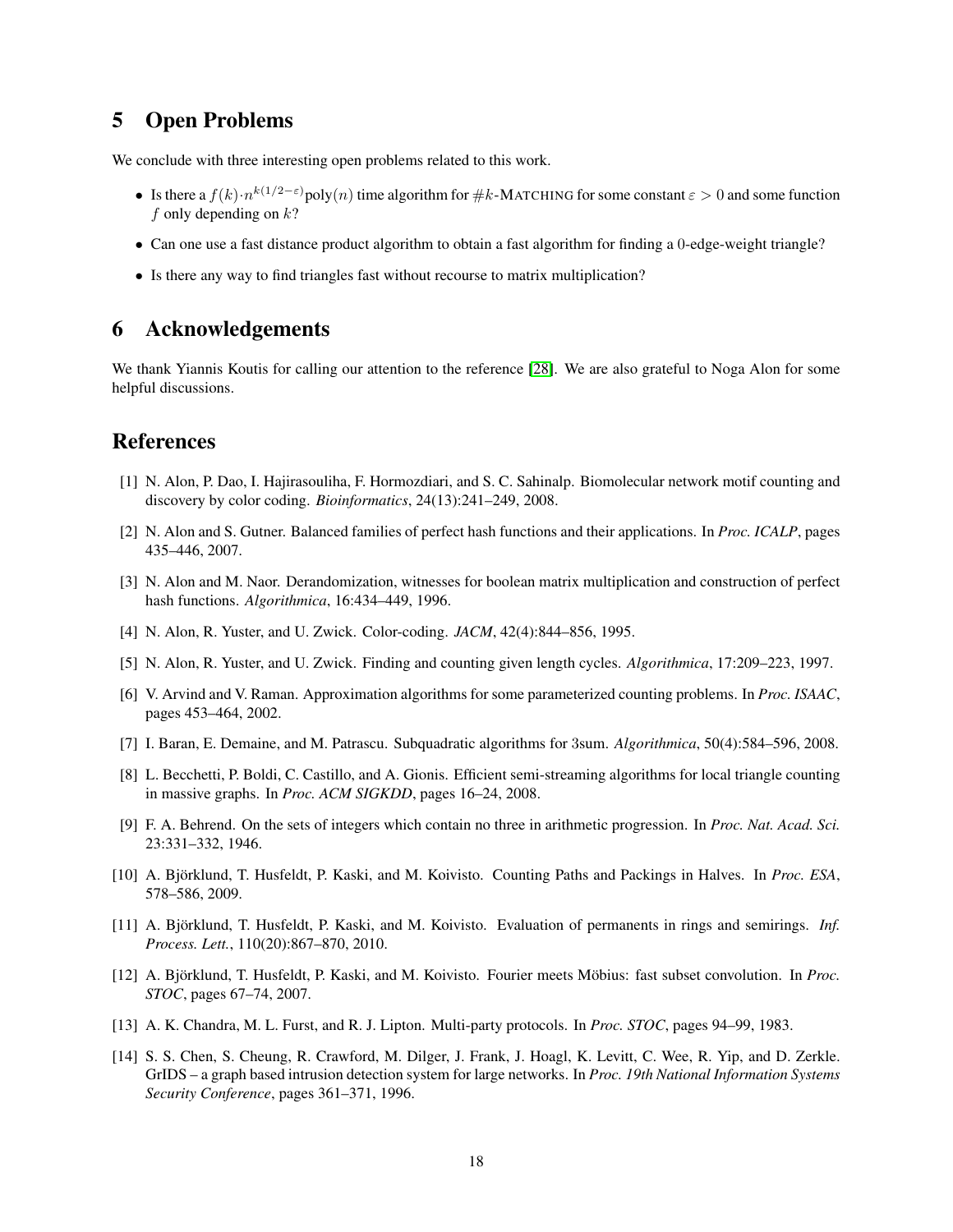- <span id="page-18-6"></span>[15] N. Chiba and L. Nishizeki. Arboricity and subgraph listing algorithms. *SIAM Journal on Computing*, 14:210– 223, 1985.
- <span id="page-18-0"></span>[16] D. Coppersmith and S. Winograd. Matrix multiplication via arithmetic progressions. *J. Symbolic Computation*, 9(3):251–280, 1990.
- <span id="page-18-13"></span>[17] T.H. Cormen, C.E. Leiserson, R.L. Rivest, and C. Stein. Introduction to Algorithms (3rd ed.). 2009. MIT Press. ISBN 0-262-03384-4.
- <span id="page-18-19"></span>[18] N. Courtois, A. Klimov, J. Patarin, and A. Shamir. Efficient algorithms for solving overdefined systems of multivariate polynomial equations. In *Proc. EUROCRYPT*, pages 392–407, 2000.
- <span id="page-18-4"></span>[19] A. Czumaj and A. Lingas. Finding a heaviest triangle is not harder than matrix multiplication. In *Proc. SODA*, pages 986–994, 2007.
- <span id="page-18-16"></span>[20] M. Dietzfelbinger. Universal hashing and k-wise independent random variables via integer arithmetic without primes. In *Proc. STACS*, pages 569–580, 1996.
- <span id="page-18-10"></span>[21] J. Flum and M. Grohe. The parameterized complexity of counting problems. *SIAM J. Comput.*, 33(4):892–922, 2004.
- <span id="page-18-3"></span>[22] J. Flum and M. Grohe. *Parameterized Complexity Theory*. Springer-Verlag New York, Inc., Secaucus, NJ, USA, 2006.
- [23] M. L. Fredman. On the decision tree complexity of the shortest path problems. In *Proc. FOCS*, pages 98–99, 1975.
- <span id="page-18-15"></span>[24] A. Gajentaan and M. Overmars. On a class of  $o(n^2)$  problems in computational geometry. *Computational Geometry*, 5(3):165–185, 1995.
- <span id="page-18-1"></span>[25] B. Gelbord. Graphical techniques in intrusion detection systems. In *Proc. 15th International Conference on Information Networks*, pages 253–238, 2001.
- <span id="page-18-11"></span>[26] Y. Gurevich and S. Shelah. Expected computation time for hamiltonian path problem. *SIAM J. Comput.*, 16(3):486–502, 1987.
- <span id="page-18-5"></span>[27] A. Itai and M. Rodeh. Finding a minimum circuit in a graph. *SIAM J. Computing*, 7(4):413–423, 1978.
- <span id="page-18-9"></span>[28] T. Kawabata and J. Tarui. On complexity of computing the permanent of a rectangular matrix. *IECIE Trans. on Fundamentals of Electronics*, 82(5):741–744, 1999.
- <span id="page-18-18"></span>[29] A. Kipnis and A. Shamir. Cryptanalysis of the HFE public key cryptosystem by relinearization. In *Proc. CRYPTO*, volume 1666, pages 19–30, 1999.
- <span id="page-18-7"></span>[30] T. Kloks, D. Kratsch, and H. Müller. Finding and counting small induced subgraphs efficiently. *Inf. Proc. Letters*, 74(3-4):115–121, 2000.
- <span id="page-18-12"></span>[31] I. Koutis and R. Williams. Limits and Applications of Group Algebras for Parameterized Problems. In *Proc. ICALP*, volume 5555, pages 653–664, 2009.
- <span id="page-18-17"></span>[32] S. Landau. Polynomials in the nation's service: using algebra to design the advanced encryption standard. *American Mathematical Monthly*, 111:89–117, 2004.
- <span id="page-18-2"></span>[33] R. Milo, S. Shen-Orr, S. Itzkovitz, N. Kashtan, D. Chklovskii, and U. Alon. Network motifs: simple building blocks of complex networks. *Science*, 298(5594):824–827, 2002.
- <span id="page-18-8"></span>[34] H. Minc. *Permanents*. Cambridge University Press, New York, NY, USA, 1984.
- <span id="page-18-14"></span>[35] L. Moser. On non-averaging sets of integers. *Canadian Journal of Mathematics* 5:245–252, 1953.